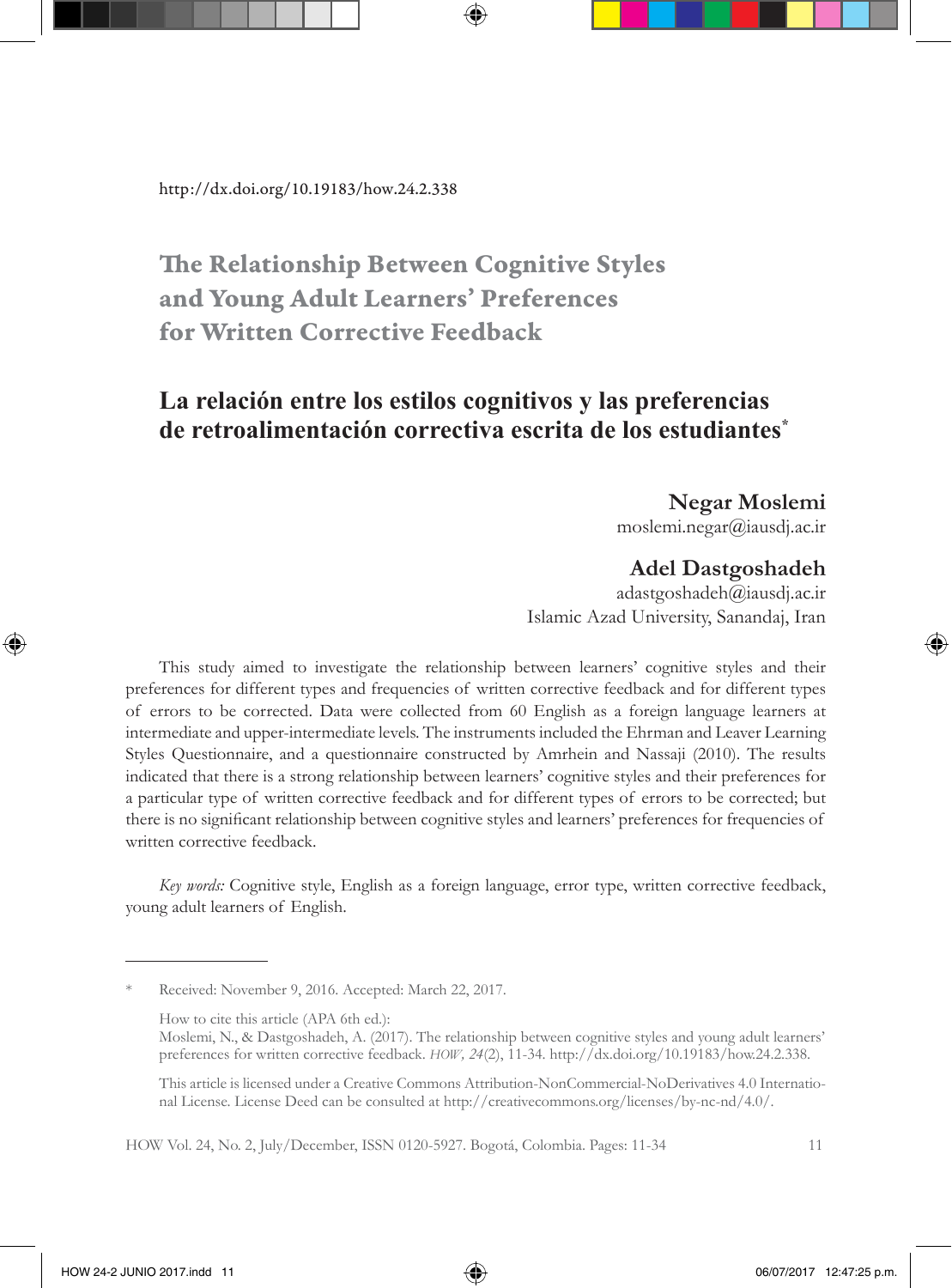Este estudio investiga la relación entre los estilos cognitivos de los estudiantes y sus preferencias respecto al tipo y frecuencia de la retroalimentación correctiva escrita, así como la corrección de distintos tipos de errores. Los datos se obtuvieron de 60 estudiantes de inglés como lengua extranjera en niveles intermedio e intermedio-superior. Los instrumentos de recolección de datos incluyen el cuestionario de estilos de aprendizaje de Ehrman y Leaver y un cuestionario diseñado por Amrhein y Nassaji (2010). Los resultados muestran que existe una acentuada relación entre los estilos cognitivos de los estudiantes y sus preferencias por un tipo particular de retroalimentación correctiva escrita y la forma como se corrigen distintos errores. Sin embargo, la relación entre los estilos cognitivos y la frecuencia de la retroalimentación no es significativa.

*Palabras clave:* inglés como lengua extranjera, estilo cognitivo, jóvenes aprendices de inglés, retroalimentación correctiva escrita, tipo de error.

### Introduction

Writing is one of those skills that are considered to have a great importance in second language learning. According to Boughey (1997), writing cannot be naturally acquired; but it is learned through formal instruction. In the process of writing it is common for learners to make errors. As Brown (2000) argues, "inevitably learners will make mistakes in the process of acquisition, and that process will be impeded if they do not commit errors and then benefit from various forms of feedback on those errors" (p. 216). Therefore, the issue of corrective feedback comes into focus.

A great deal of research has examined the effectiveness of written corrective feedback (WCF). On the one hand, a group of researchers believe that corrective feedback is ineffective, time consuming, and even harmful (Kepner, 1991; Semke, 1984; Sheppard, 1992; Truscott, 1996, 1999). On the other hand, another group of researchers defend the use of corrective feedback and believe that giving feedback on students' written errors can help them improve the quality and accuracy of their written works (Ferris, 1999, 2003, 2004; Hedgcok & Lefkowitz, 1994; Lee, 1997, 2004; Rahimi, 2009).

Students' attitude and perception toward the usefulness of WCF has attracted much attention recently (Amrhein & Nassaji, 2010). Studies on second language learning (Ferris, 1995; Hedgcock & Lefkowitz, 1994; Leki, 1991; Roberts, 1999) have shown that learners' opinion and preferences for certain types and frequency of error correction affect their use of it for learning. Although most learners need or wish to be corrected, many of them find some types of feedback frustrating or embarrassing. Teachers cannot make learners feel embarrassed or disappointed while being corrected. In addition, a great amount of teachers' feedback remains unnoticed and simply ignored by learners (Ferris, 1995; Lyster & Ranta, 1997).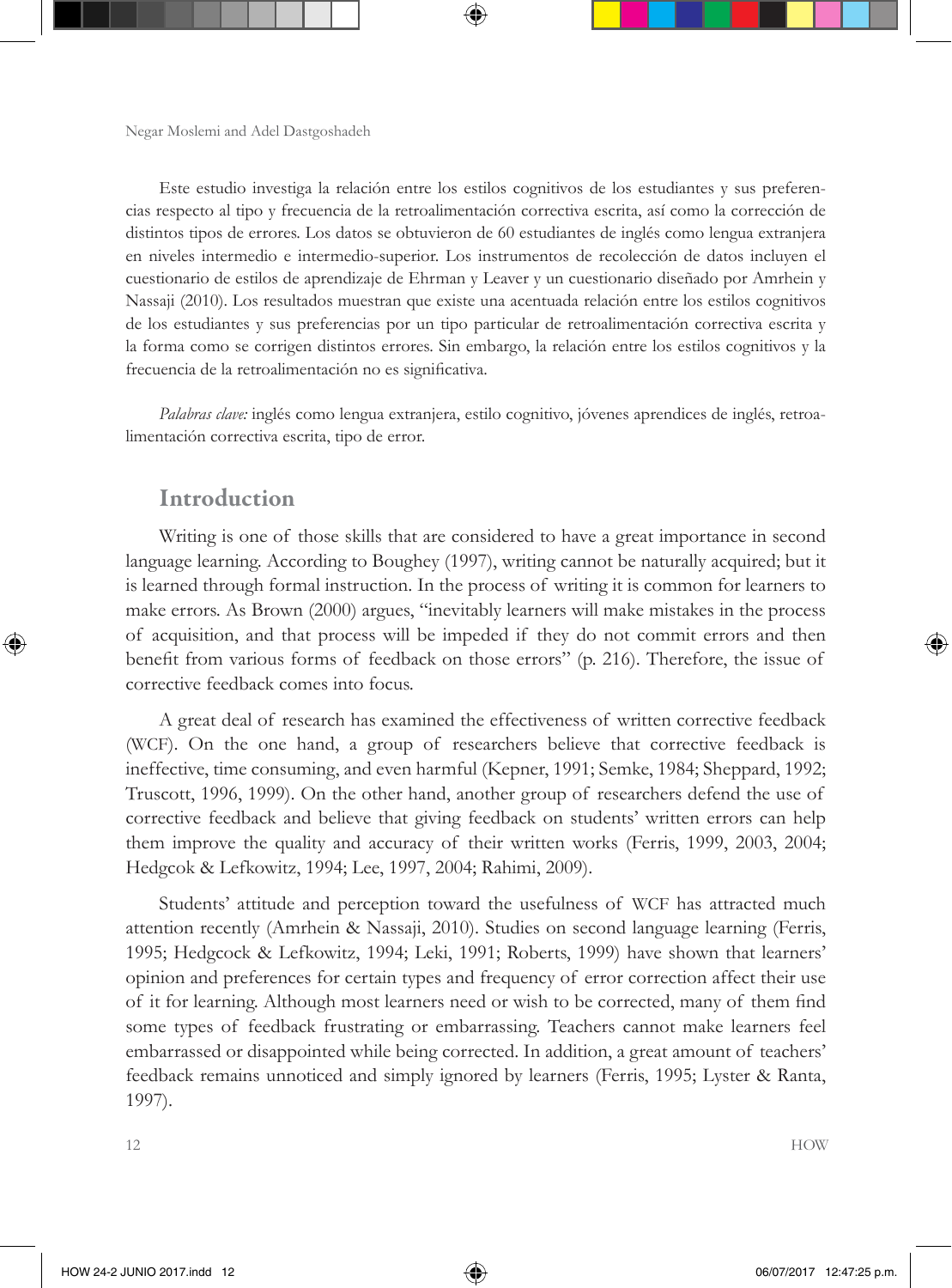A great deal of research has examined learners' perceptions towards WCF, but these studies are considered to be incomplete because factors affecting learners' preferences have rarely been investigated. Ferris (2010) suggests that further research could investigate the role of learners' contextual and individual differences. She believes that the lack of sufficient research on these aspects has been attributed to a large gap in WCF research. There are many factors that can influence learners' perceptions such as age, sex, level of proficiency, motivation, and their style of thinking. Among these individual factors cognitive factors seem to have an important role in the efficacy of feedback and writing development (Rahimi, 2015). One of these cognitive factors that has been left unexplored is learners' cognitive styles, which has been considered as "potentially important in second language acquisition" (Larsen-Freeman & Long, 1991, p. 193). Therefore, the aim of this study is to investigate the relationship between cognitive styles and learners' preferences for WCF. This goal is realized through the following research questions:

- 1. Is there any relationship between learners' cognitive styles and their preferences for different types of WCF?
- 2. Is there any relationship between learners' cognitive styles and their preferences for different frequencies of error correction?
- 3. Is there any relationship between cognitive styles and learners' preferences for different types of errors to be corrected?

### Literature Review

### *Corrective Feedback in Second Language Acquisition*

One area in second language acquisition (SLA) that has always been a target of investigation for researchers is corrective feedback. According to Lightbown and Spada (1999), corrective feedback refers to "any indication to the learners that their use of target language [L2] is incorrect" (p. 172). A considerable amount of research has examined the effectiveness of corrective feedback in writing, and most recent studies have found positive and significant effects of WCF (Ferris, 2003, 2004; Lee, 2004; Rahimi, 2009). However, there has been little agreement on how to correct errors made by L2 learners.

Ellis (2009) has provided a typology of teacher options for correcting learners' linguistic errors in their written works. This typology consists of six basic strategies for providing written corrective feedback:

**Direct corrective feedback.** According to Ellis (2009), direct corrective feedback refers to the explicit provision of correct form by the teacher to the student, such as crossing out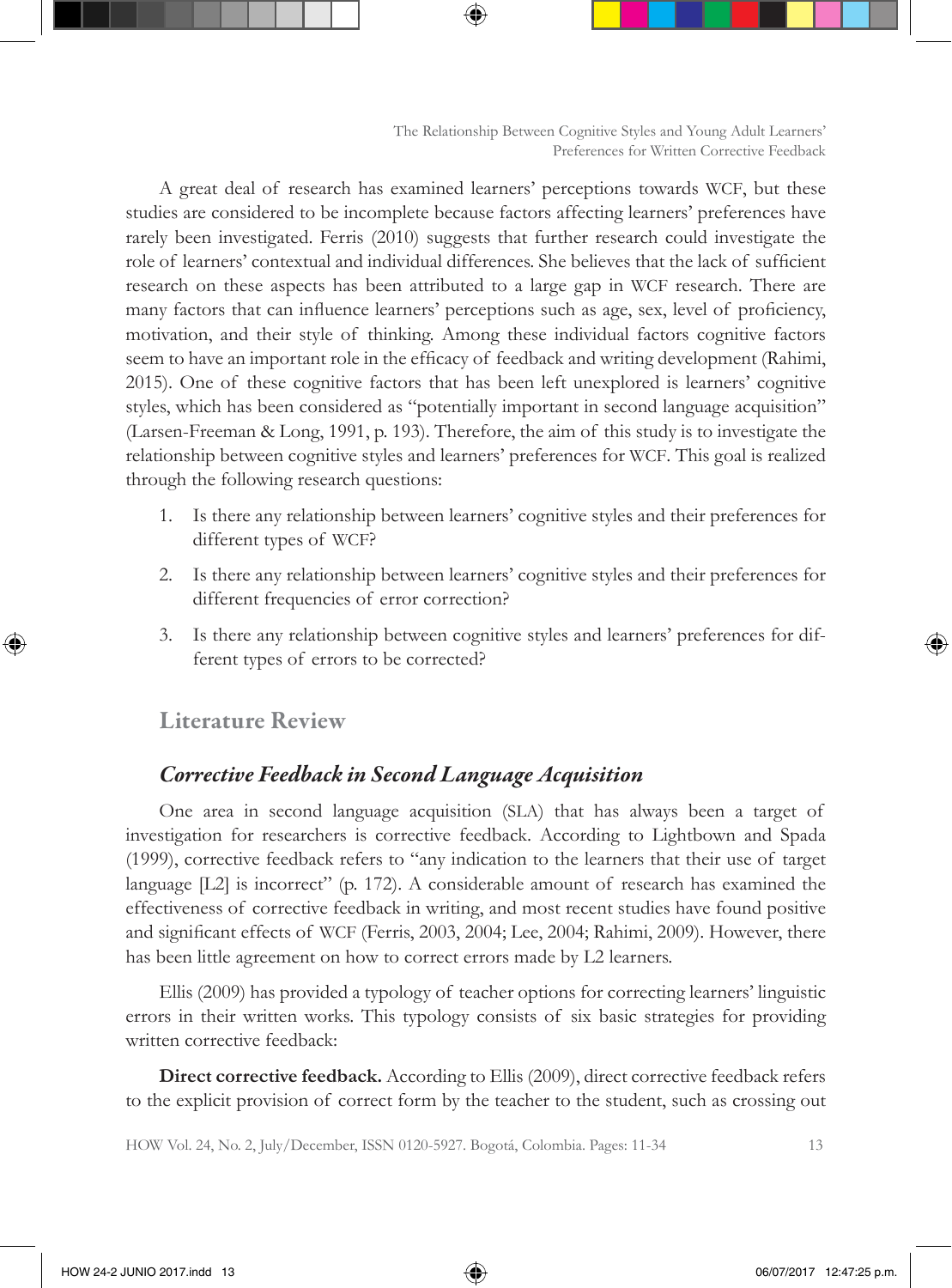an unnecessary word or provision of the correct form or structure. This type of correction might be useful for learners with low levels of proficiency who are not capable of selfcorrecting the error.

**Indirect corrective feedback.** Indirect corrective feedback refers to indicating learners' errors without correcting them, such as underlining the error, providing comments without correction, or providing clues or directions. According to Ellis (2009) this type of correction can be done in two ways: (1) indicating and locating errors, (2) indication only.

**Metalinguistic corrective feedback.** In the case of metalinguistic corrective feedback the teacher provides the learner with some form of metalinguistic clue about the nature of the error (Ellis, 2009). These metalinguistic clues can take two forms: (1) use of error code which is using abbreviated labels for different errors, (2) providing brief grammatical descriptions.

**Focused versus unfocused corrective feedback.** This type of correction concerns whether the teacher corrects all the errors made by the learner (unfocused), or selects specific types of errors to correct (focused).

**Electronic feedback.** In this type of correction the teacher provides learners with examples of correct usage, using different software programs.

**Reformulation.** In this case the teacher provides a native-like reconstruction of learners' texts and gives them the opportunity to compare their own and the reformulated text (Ellis, 2009).

### *E&L Model of Cognitive Styles*

A brief review of literature revealed that an increasing number of cognitive style dimensions have emerged over the years. Based on these dimensions, many models which define cognitive style differently have been introduced (Curry, 1983; Ehrman & Leaver, 2003; Riding & Cheema, 1991) and each researcher uses one of these models in her/his studies. Based on these models, researchers can assess individuals' cognitive styles. Ehrman and Leaver (2003) proposed a comprehensive taxonomy of cognitive styles, called the E&L construct (after their surnames). Their model consists of a superordinate construct, synoptic-ectenic and ten subscales. Synoptic learners tend to rely on subconscious control; as a result, they bring the information together and "treat it all at once", while ectenics tend to rely on conscious control and divide or take apart information (Ehrman & Leaver, 2003, p. 395). The ten subscales are (1) Field independence-Field dependence, (2) Field sensitivity-Field insensitivity, (3) Random-Sequential, (4) Global-Particular, (5) Inductive-Deductive, (6) Synthetic-Analytic, (7) Analogue-Digital, (8) Concrete-Abstract, (9) Leveling-Sharpening, and (10) Impulsive-Reflective.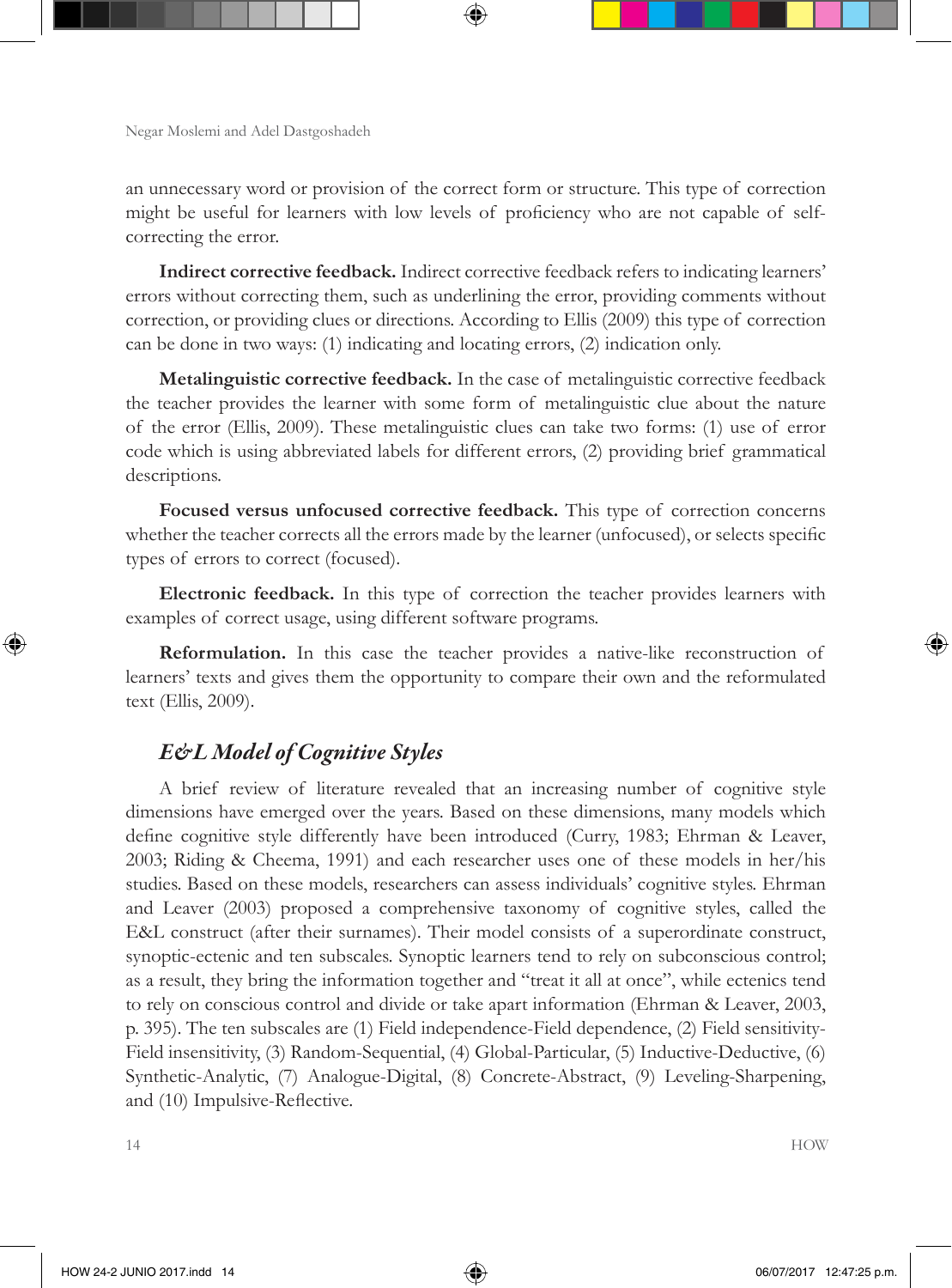According to E&L, a field independent learner tends to select and extract the important parts from its context, while a field dependent learner prefers to treat information in a more holistic way (Ehrman & Leaver, 2003, p. 404). Ehrman and Leaver (2003) make a distinction between the terms field (in) dependence and field (in) sensitivity. In contrast to field independent learners who extract the important parts from context, a field sensitive learner sees the entire field as composed of interrelated segments. Field sensitive learners prefer to learn by interaction with the entire field or context; field insensitive learners, on the other hand, prefer not to make use of context but tend to learn language using isolated rules (Ehrman & Leaver, 2003, p. 404).

Random learners tend to work out their own learning process and develop their own ways to learn a language, whereas sequential learners tend to follow the order which is provided by the textbook or syllabus. Global learners prefer to focus on the "big picture", whereas particular learners tend to focus on details and discrete items. In contrast to global learners, who place meaning on everything, particular learners prefer to move from form to meaning.

Inductive learners prefer to start with data and specific examples and then come up with general rules whereas deductive learners tend to study the rules and then apply them to the specific cases in front of them. Synthetic learners prefer to put the known facts and information together to build new wholes, whereas analytic learners tend to break down the wholes into smaller parts in order to explain phenomena.

Digital learners prefer to get meaning directly without explanation; analogue learners, in contrast, prefer to get meaning through metaphors and interpretation. Concrete learners tend to involve themselves with what is being learned and prefer real materials, whereas abstract learners tend to focus on grammar rules and system of language rather than language use for communication.

Levelers tend to oversimplify their perception of the task, that is, they ignore distinctions and only notice similarities, while sharpeners tend to notice distinctions and details. Individuals who tend to respond very quickly but often are less accurate are labeled as impulsives, while those who prefer to think and then respond and are often more accurate than the others are called reflectives.

### *Studies on Cognitive Styles and Corrective Feedback*

As mentioned earlier a great deal of research has been conducted on the usefulness of WCF, however, these studies are often considered to be incomplete because they have not considered individual factors which seem to have an important role in the efficacy of feedback and writing development. According to Ellis (as cited in Rahimi, 2015), "the vast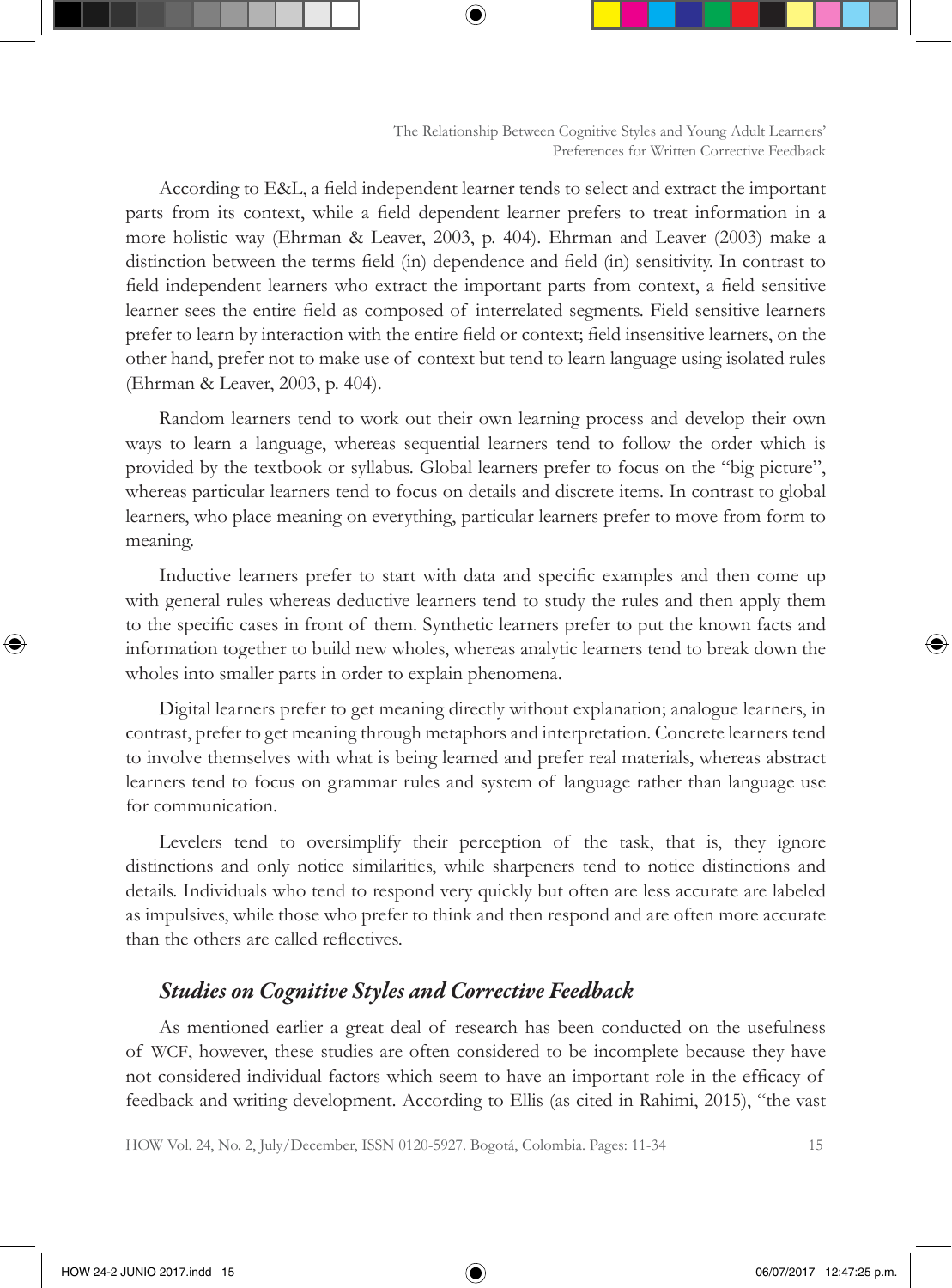bulk of CF [corrective feedback] studies have ignored learner factors, focusing instead on the relationship and the effect of specific CF strategies and learning outcomes" (p. 20).

A set of studies, which addresses the issue investigated in the present study, has been conducted on the contribution of cognitive styles to the efficacy of corrective feedback. Darabad (2013) investigated the effect of two types of oral corrective feedback (prompts and recasts) on the oral accuracy of Iranian English as a foreign language (EFL) learners considering their cognitive styles in terms of field dependency. The result of the study revealed that there is no relationship between learners' cognitive styles and types of feedback in terms of target language accuracy. However, in another study Yoshida (2008) explored teachers' choice and learners' preferences for corrective feedback types. The findings of this study indicated that teachers chose different corrective feedback types according to learners' cognitive styles and language abilities.

In written context, Rahimi (2015) investigated the role of individual differences (field dependency and writing motivation) in the retention of teachers' WCF. He found that there was a strong relationship between learners' field dependency and their successful short-term and longterm retention of WCF. Writing motivation, however, had an impact on short-term retention only. Moreover, Shojaei and Kapfo (2015) explored the effects of cognitive style (field dependency) on English as a second language (ESL) learners' general writing ability. The findings of the study indicated that cognitive style has a significant effect on general writing ability.

### Method

#### *Participants*

Sixty Iranian young adult learners, including 57 females and 3 males with an average age of 20, were selected randomly to participate in the present study. The participants of this study were native speakers of Kurdish and Persian but had studied English at institutions for several terms. All participants had taken a placement test in their institutions and had passed their English courses for several terms. They were qualified in intermediate and upper-intermediate exams. Due to the nature of the study and the learners' preferences for WCF, it was important that they be proficient enough in writing English. Therefore, the researchers selected the participants from among learners who had already passed courses on writing skills.

#### *Instruments*

**The E&L learning style questionnaire.** In order to determine participants' cognitive styles, the Persian translation of E&L Learning Style Questionnaire, developed by Ehrman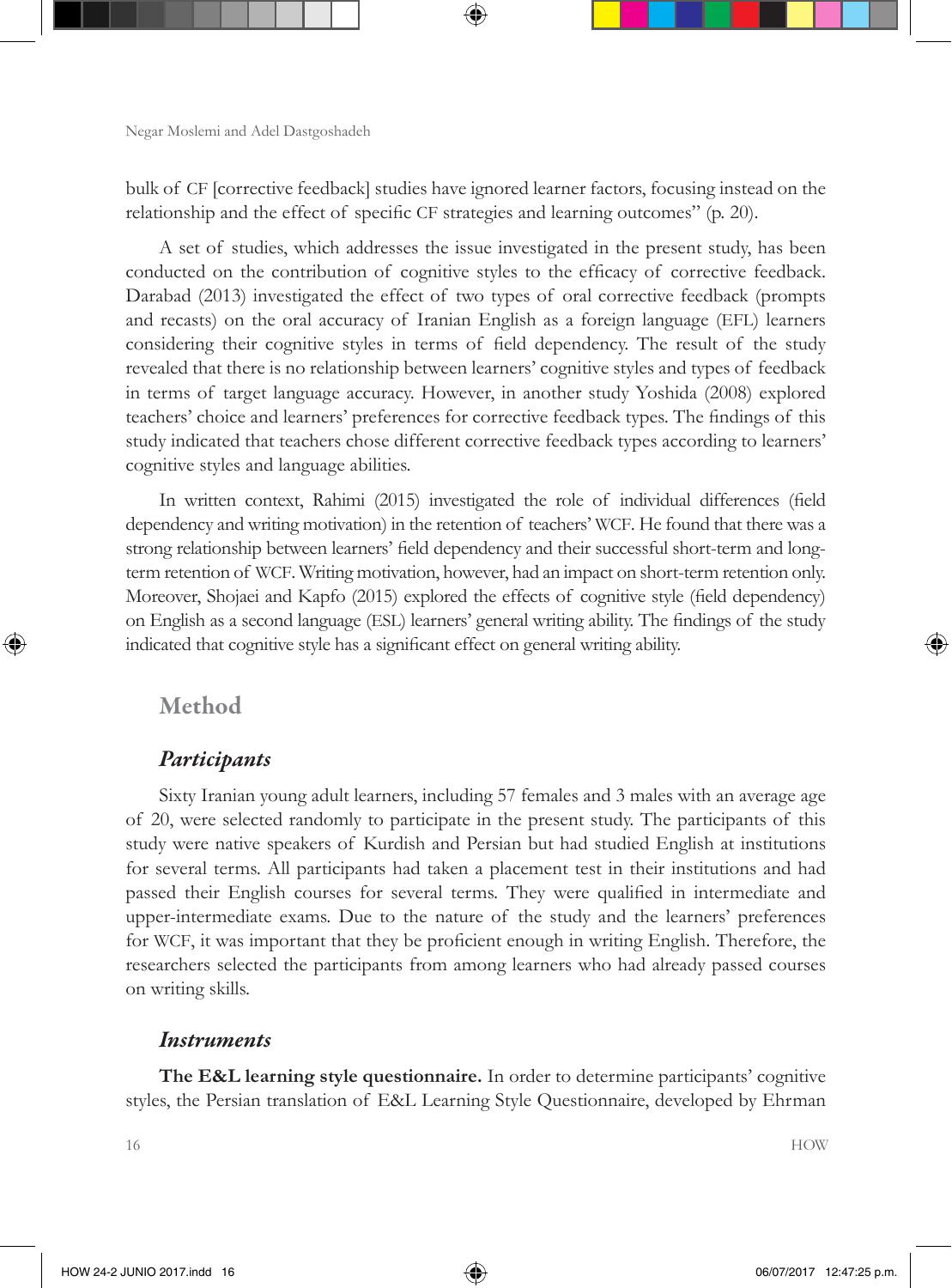and Leaver (2003), was used (see Appendix 1). This questionnaire consists of thirty statements which require the respondent to mark their preferences on a nine-point Likerttype scale. There are three items for each of the ten style dimensions. The ten subscales, based on the person's preferences, provide information about the learners' general stylistic orientation, represented by a superordinate scale of synoptic-ectenic. The reliability of the whole and each of the subscales of the Persian version of the questionnaire were investigated in previous studies (Maftoon & Rezaie, 2011). The reliability of the whole questionnaire was 0.778; however, the reliability of subscales ranged between 0.571 and 0.853. The data obtained from this questionnaire were used to identify cognitive styles of the participants.

**Corrective feedback questionnaire.** For the purpose of comparing learners' preferences for WCF, the researchers used a questionnaire constructed by Amrhein and Nassaji (2010) (see Appendix 2). All of the questionnaire items were based on previous studies (Amrhein & Nassaji, 2010; Ferris, 1995; Leki, 1991; Saito, 1994), which increased the validity of the instrument. This questionnaire consists of three parts. Part A was used to elicit information about learners' preferences for different frequencies of error correction provided by the teacher. Section B provides information about learners' preferences for different types of WCF. Seven question items are represented by this part which requires the respondent to mark their preferences on a five-Likert scale. Six question items of the questionnaire refer to types of error, which are ranged in a five-Likert scale, and are represented by part C. Section C of the questionnaire was used to elicit information about learners' preferences for different types of their errors to be corrected by the teacher.

#### *Procedure*

To gather the relevant data, the two questionnaires were distributed to the participants at the institutions participating in this study and were completed at the time of distribution. Detailed instructions were given by the researchers on how to complete the questionnaires.

First, in order to divide participants into two groups of synoptic and ectenic, the E&L Learning Style Questionnaire was administered. During the E&L Learning Style Questionnaire, the participants were required to finish 30 items within a specific time limit. They were asked to mark their preferences on a nine-point Likert scale. Then, in order to compare synoptic and ectenic learners' preferences for WCF, the student's questionnaire was administered and both groups of participants were asked to choose the best description in terms of usefulness for different frequencies and each type of feedback and error to be corrected.

#### *Data Analysis*

Learners were codified as either synoptic or ectenic based on their responses on the E&L Learning Styles Questionnaire, and then compared in terms of their preferences for WCF.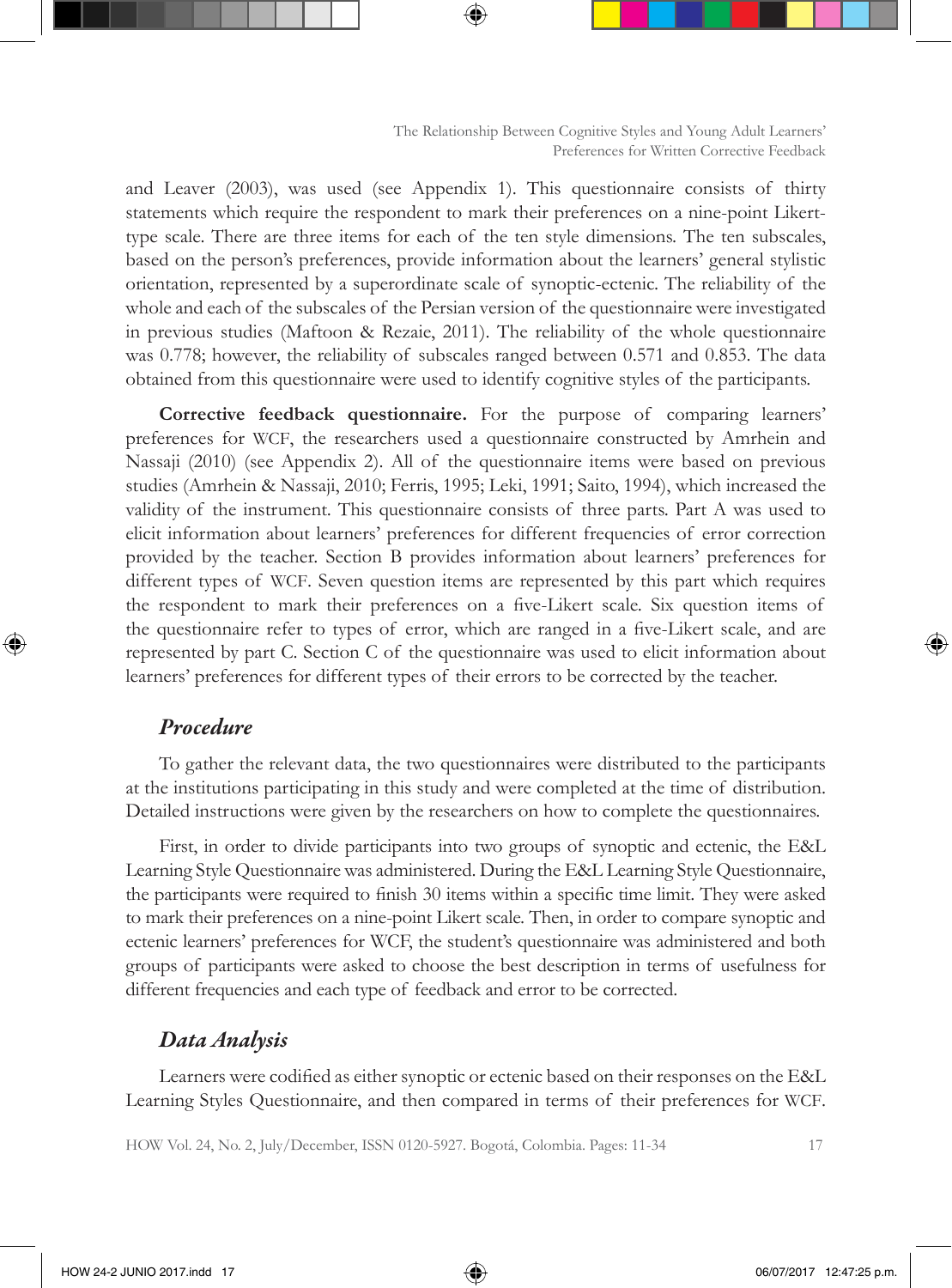The questionnaire responses were recorded in an Excel spreadsheet and then were imported to SPSS 18.0 for statistical analysis. To analyze the data for the second research question, as the data obtained from the two variables were nominal, the researchers used the Chi-square formula to find out the association between the two variables. For the questionnaire items that included Likert scales, the association between the two variables was determined by means of Point Bi-serial Correlation Coefficient.

### Results

## *Learners' Cognitive Style and Types of Feedback*

Table 1 shows the frequency and percent of the learners with respect to their cognitive styles. The results obtained from descriptive statistics showed that 62% of the learners had a synoptic cognitive style and 38% of them had an ectenic cognitive style. The total number of students was 60.

|       |          | Frequency | Percent | <b>Valid Percent</b> | Cumulative<br>Percent |
|-------|----------|-----------|---------|----------------------|-----------------------|
|       | Synoptic | 37        | 61.7    | 61.7                 | 61.7                  |
| Valid | Ectenic  | 23        | 38.3    | 38.3                 | 100.0                 |
|       | Total    | 60        | 100.0   | 100.0                |                       |

**Table 1.** Frequency and Percent of Cognitive Styles

In order to answer the first research question, the Point bi-serial Correlation Coefficient Formula was performed.

**Table 2.** The Correlation Between Cognitive Style and Type of Feedback

|                  |                     | Cognitive style | Type of<br>feedback |
|------------------|---------------------|-----------------|---------------------|
|                  | Pearson Correlation |                 | .563                |
| Cognitive style  | Sig. (2-tailed)     |                 | .046                |
|                  |                     | 60              | 60                  |
|                  | Pearson Correlation | .563            |                     |
| Type of feedback | Sig. (2-tailed)     | .046            |                     |
|                  |                     | 60              | 60                  |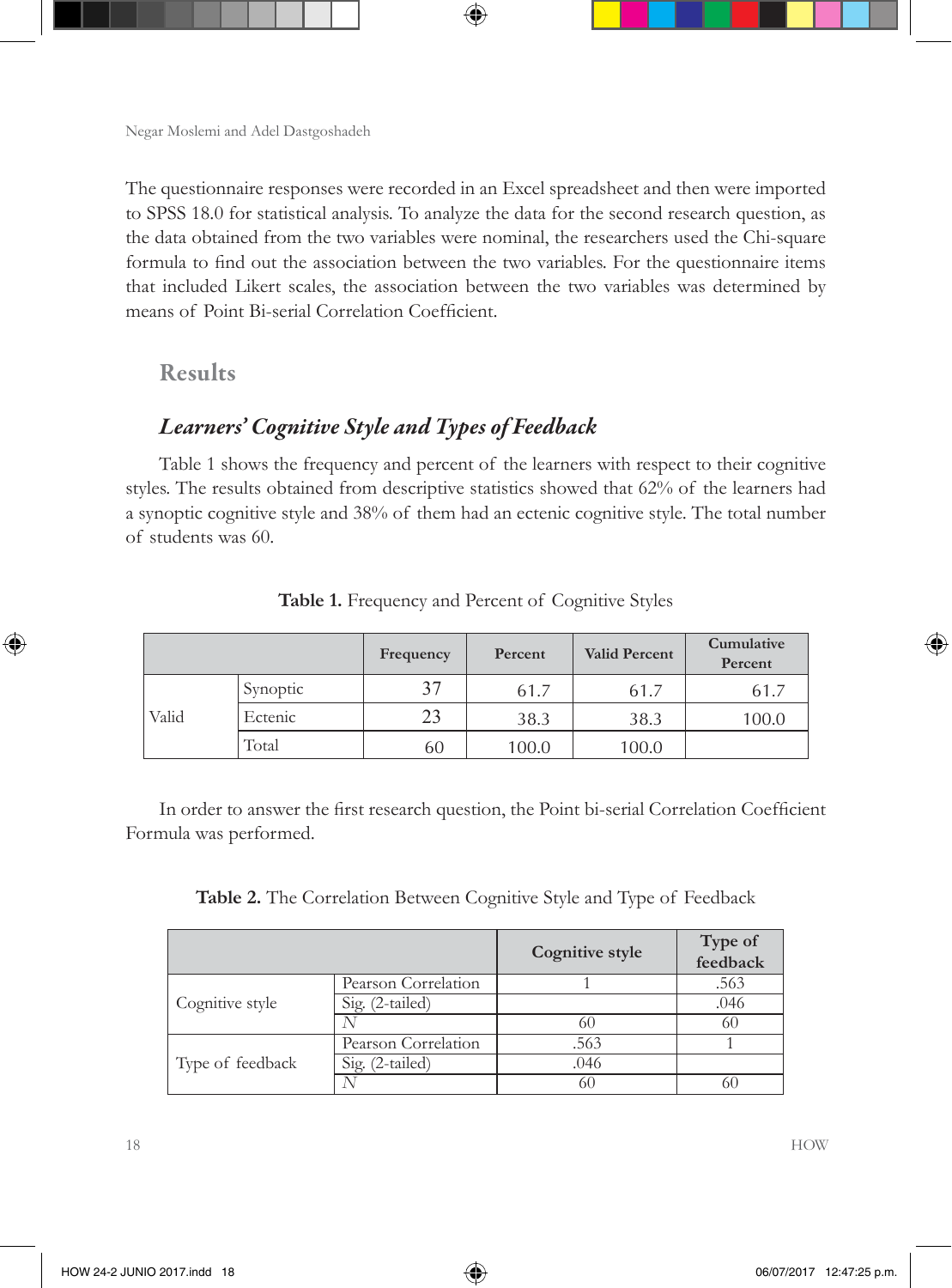The results (see Table 2) showed the relationship between learners' cognitive style and scores obtained from their preferences for different types of written corrective feedback was statistically significant  $[r = .56, n = 60, p < .05]$ .

|       |                                                      | Frequency | Percent | Valid<br>Percent | Cumulative<br>Percent |
|-------|------------------------------------------------------|-----------|---------|------------------|-----------------------|
|       | Clues or direction                                   | 132       | 18.0    | 18.0             | 18.0                  |
|       | Error identification                                 | 86        | 11.7    | 11.7             | 29.7                  |
|       | Correction with<br>comments                          | 150       | 20.4    | 20.4             | 50.1                  |
|       | Overt correction                                     | 127       | 17.3    | 17.3             | 67.3                  |
| Valid | Commentary<br>(comment with<br>115<br>no correction) |           | 15.6    | 15.6             | 83.0                  |
|       | No feedback                                          | 57        | 7.8     | 7.8              | 90.7                  |
|       | Personal comments<br>on content                      | 68        | 9.3     | 9.3              | 100.0                 |
|       | Total                                                | 735       | 100.0   | 100.0            |                       |

**Table 3.** Frequency and Percent of Synoptic Style for Type of Feedback

Table 3 shows the frequency and percent of type of feedback selected by synoptic cognitive style learners. As the results showed, the percentages from the most to the least were as follows: (1) Correction with comments  $(20.4\%)$ ,  $(2)$  Clue or direction  $(18\%)$ ,  $(3)$ Overt correction (17.3%), (4) Commentary (15.6%), (5) Error identification (11.7%), (6) Personal comments (9.3%), and (7) No feedback (7.8%).

**Table 4.** Frequency and Percent of Ectenic Style for Type of Feedback

|       |                                         | Frequency | Percent | Valid<br>Percent | <b>Cumulative</b><br>Percent |
|-------|-----------------------------------------|-----------|---------|------------------|------------------------------|
|       | Clues or direction                      | 80        | 16.8    | 16.8             | 16.8                         |
|       | Error identification                    | 50        | 10.5    | 10.5             | 27.3                         |
|       | Correction with comments                | 103       | 21.6    | 21.6             | 48.8                         |
| Valid | Overt correction                        | 86        | 18.0    | 18.0             | 66.9                         |
|       | Commentary (comment with no correction) | 82        | 17.2    | 17.2             | 84.1                         |
|       | No feedback                             | 31        | 6.5     | 6.5              | 90.6                         |
|       | Personal comments on content            | 45        | 9.4     | 9.4              | 100.0                        |
|       | Total                                   | 477       | 100.0   | 100.0            |                              |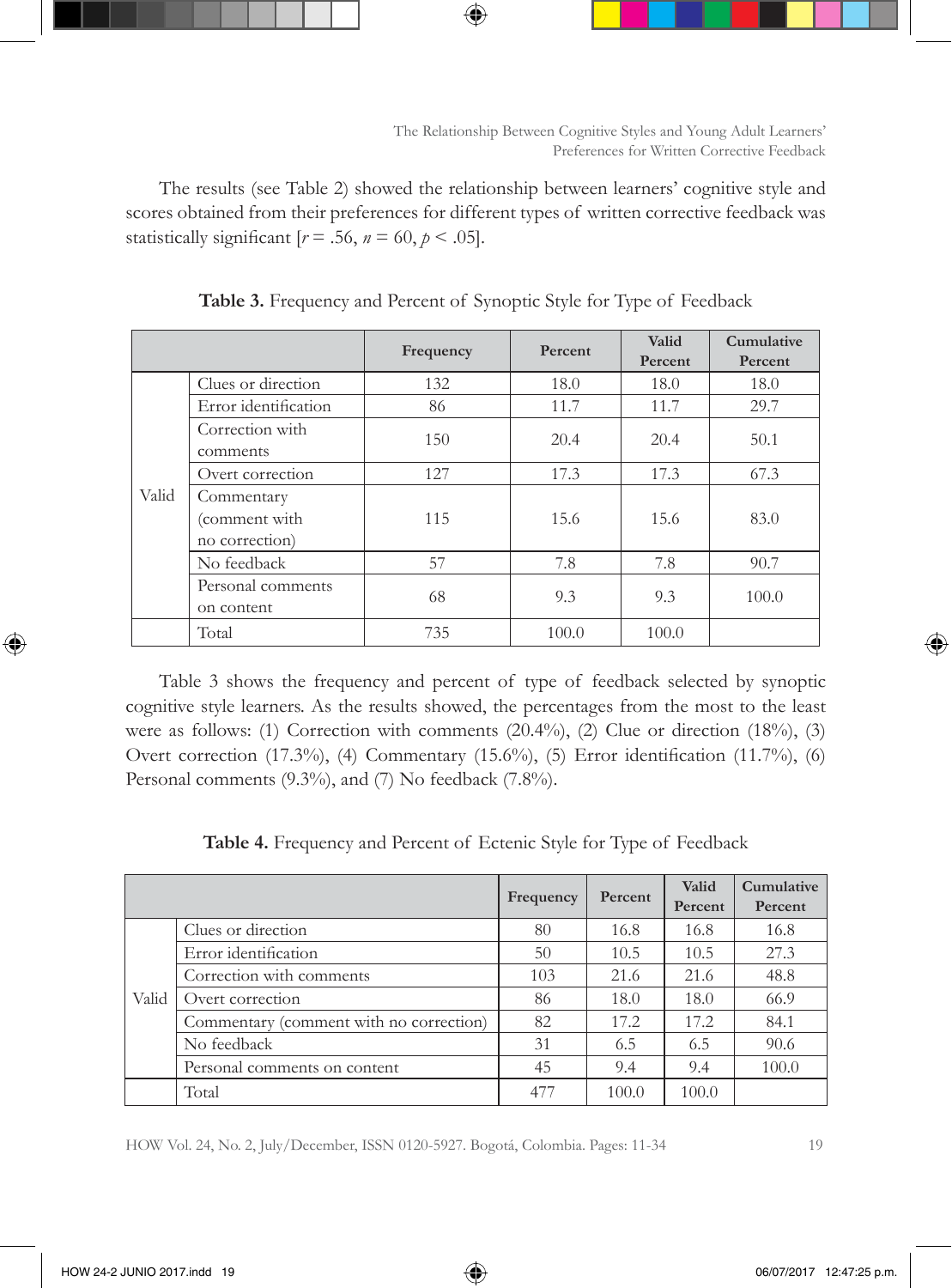Table 4 shows the frequency and percent of types of feedback preferred by ectenic learners. As the results showed, the percentages from the most to the least were as follows: (1) Correction with comments (21.6%), (2) Overt correction (18%), (3) Commentary (17.2%), (4) Clues or direction (16.8%), (5) Error identification (10.5%), (6) Personal comments (9.4%), (7) No feedback (6.5%).

### *Learners' Cognitive Style and Frequency of Error Correction*

To test the second research hypothesis concerning the relationship between learners' cognitive styles and their preferences for different frequencies of error correction, the Chisquare Formula was performed.

|           |          | All errors | Major<br>errors | Most of<br>the major<br>errors | A few of<br>the major<br>errors | <b>Errors</b><br>that<br>interfere | Total |  |
|-----------|----------|------------|-----------------|--------------------------------|---------------------------------|------------------------------------|-------|--|
| Cognitive | Synoptic | 20         |                 |                                |                                 |                                    | 37    |  |
| style     | Ectenic  |            |                 | C.                             |                                 |                                    | 23    |  |
| Total     |          | 29         | 15              |                                |                                 |                                    | 60    |  |

**Table 5.** Number of Cases for Cognitive Style and the Frequency of Error Correction

As indicated in Table 5, out of 37 learners who had the synoptic style, most of them (*N* = 20) believed that teachers should mark all errors, and nine of them believed that teachers should mark all major errors but not the minor errors. Similarly, as for the ectenic cognitive style, out of 23 students, most of them  $(N = 9)$  believed that teachers should mark all errors, and six of them believed that teachers should mark all major errors but not the minor errors.

**Table 6.** Chi-Square Tests for Frequency of Error Correction

|                              | Value       | df | Asymp. Sig. (2)<br>sided) |
|------------------------------|-------------|----|---------------------------|
| Pearson Chi-Square           | $5.218^{a}$ |    | .266                      |
| Likelihood Ratio             | 5.830       |    | .212                      |
| Linear-by-Linear Association | 577         |    |                           |
| N of Valid Cases             | 60          |    |                           |

a Six cells (60.0%) have expected count less than 5. The minimum expected count is .77.

Table 6 indicates that the relationship between learners' cognitive styles and their preferences for different frequencies of error correction was not significant.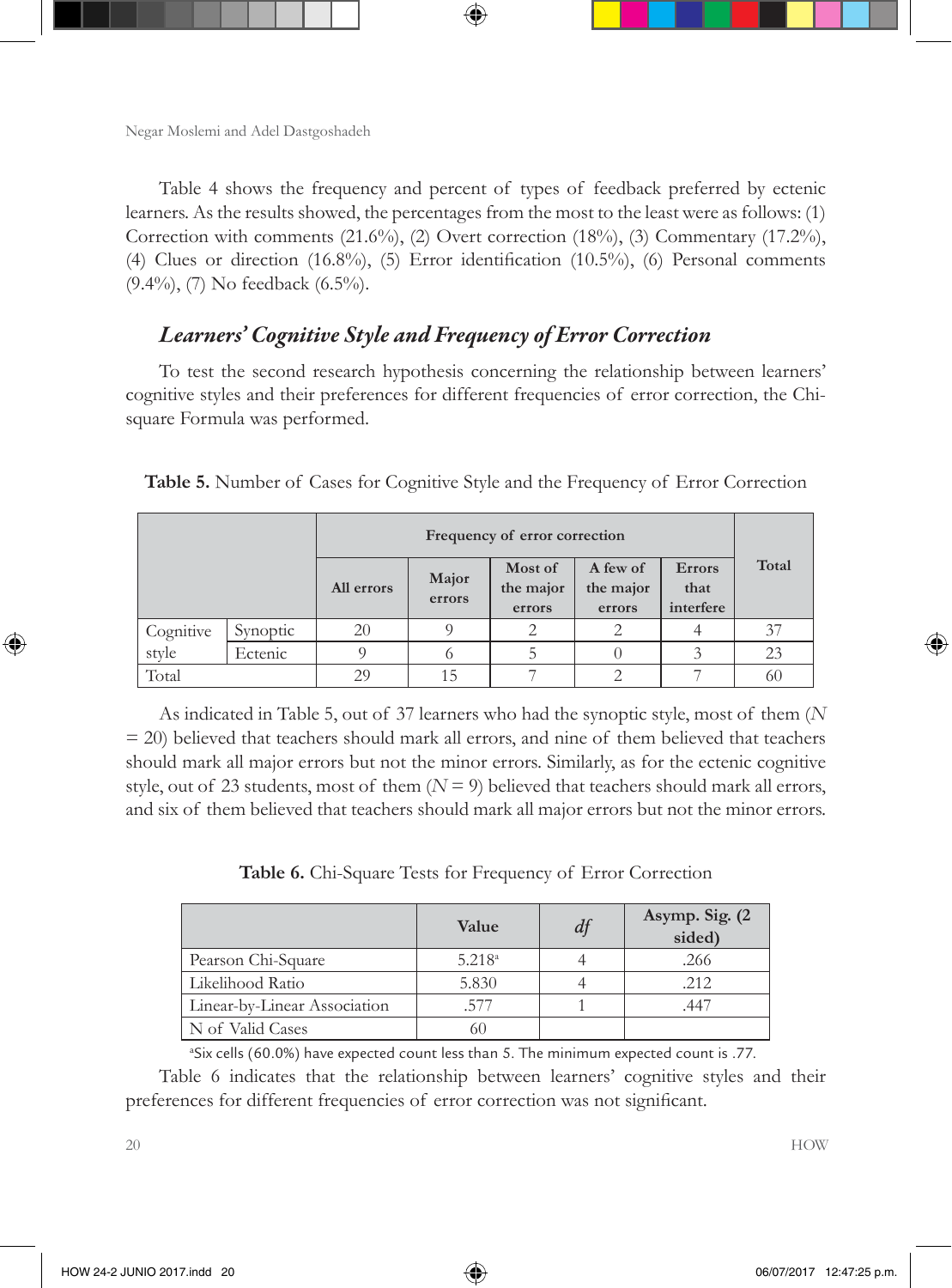## *Learners' Cognitive Style and Types of Errors*

To answer the last research question concerning the relationship between cognitive styles and learners' preferences for different types of errors to be corrected, the Point biserial correlation coefficient was performed.

|                 |                     | Cognitive style | Type of error |
|-----------------|---------------------|-----------------|---------------|
|                 | Pearson correlation |                 | .973          |
| Cognitive style | Sig. (2-tailed)     |                 | .004          |
|                 |                     | 60              | 60            |
|                 | Pearson correlation | .973            |               |
| Type of error   | Sig. (2-tailed)     | .004            |               |
|                 |                     |                 | ы             |

**Table 7**. The Correlation Between Cognitive Style and Type of Errors

The results (see Table 7) showed that the relationship between learners' cognitive style and scores obtained from their preferences for different types of their errors to be corrected was statistically significant  $[r = .97, n = 60, p < .05]$ .

|       |                     | Frequency | Percent | Valid<br>Percent | <b>Cumulative</b><br>Percent |
|-------|---------------------|-----------|---------|------------------|------------------------------|
|       | Organization errors | 139       | 17.0    | 17.0             | 17.0                         |
|       | Grammatical errors  | 162       | 19.9    | 19.9             | 36.9                         |
|       | Content/idea errors | 124       | 15.2    | 15.2             | 52.1                         |
| Valid | Punctuation errors  | 121       | 14.8    | 14.8             | 66.9                         |
|       | Spelling errors     | 127       | 15.6    | 15.6             | 82.5                         |
|       | Vocabulary errors   | 143       | 17.5    | 17.5             | 100.0                        |
|       | Total               | 816       | 100.0   | 100.0            |                              |

**Table 8.** Frequency and Percent of Synoptic Style for Type of Errors

Table 8 shows the frequency and percent of type of error selected by synoptic learners. As the results showed, the percentages from the most to the least were as follows: (1) Grammatical errors (19.9%), (2) Vocabulary errors (17.5%), (3) Organization errors (17.0%), (4) Spelling errors (15.6%), (5) Content or idea errors (15.2%), and (6) Punctuation errors  $(14.8\%)$ .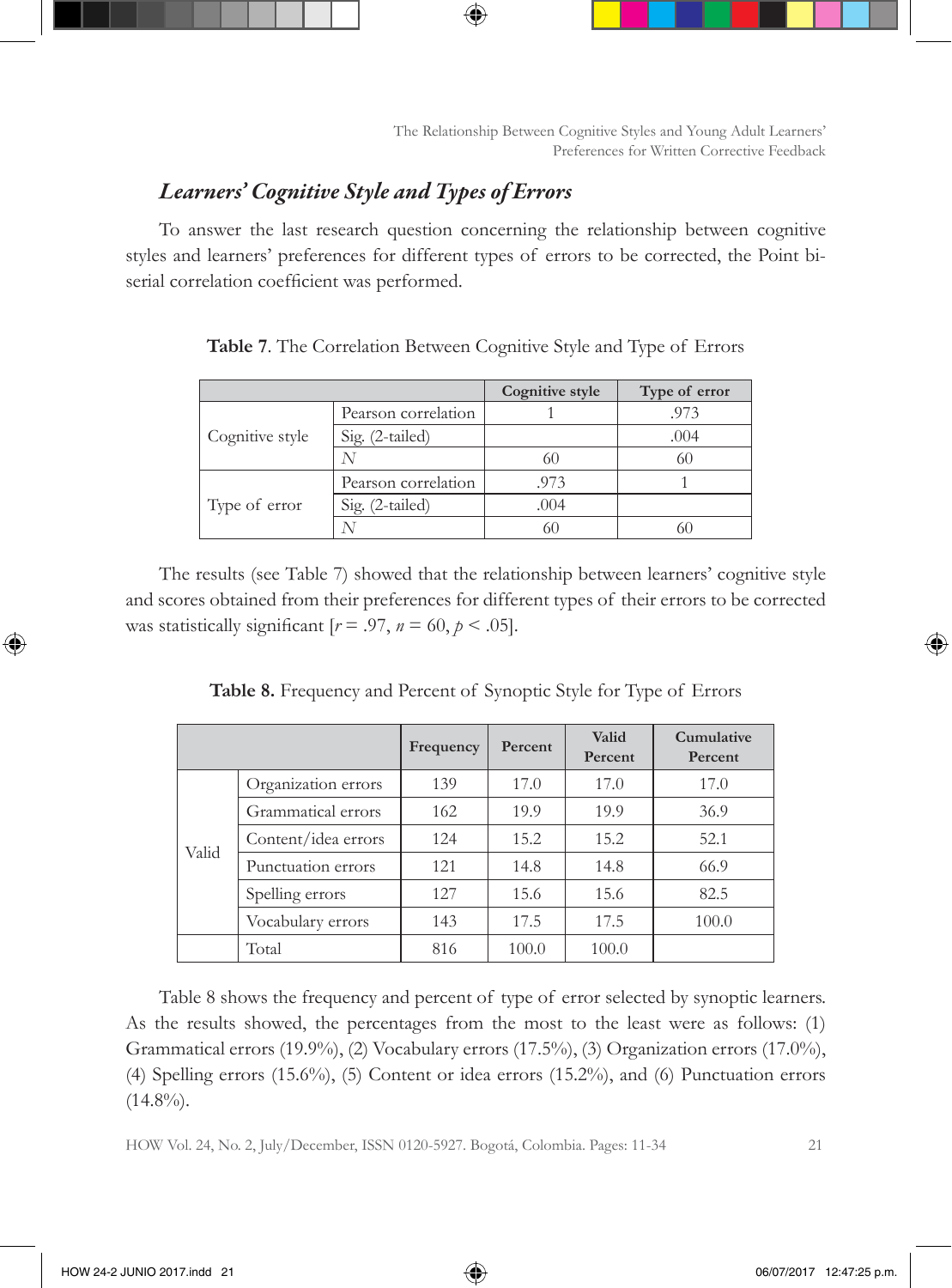|       |                     | Frequency | Percent | Valid<br>Percent | Cumulative<br>Percent |
|-------|---------------------|-----------|---------|------------------|-----------------------|
|       | Organization errors | 89        | 17.5    | 17.5             | 17.5                  |
|       | Grammatical errors  | 102       | 20.1    | 20.1             | 37.6                  |
| Valid | Content/idea errors | 68        | 13.4    | 13.4             | 51.0                  |
|       | Punctuation errors  | 71        | 14.0    | 14.0             | 65.0                  |
|       | Spelling errors     | 81        | 15.9    | 15.9             | 80.9                  |
|       | Vocabulary errors   | 97        | 19.1    | 19.1             | 100.0                 |
|       | Total               | 508       | 100.0   | 100.0            |                       |

**Table 9.** Frequency and Percent of Ectenic Style for Type of Errors

Table 9 shows the frequency and percent of types of errors preferred by ectenic learners. As the results showed, the percentages from the most to the least were as follows: (1) Grammatical errors (20.1%), (2) Vocabulary errors (19.1%), (3) Organization errors (17.5%), (4) Spelling errors (15.9%), (5) Punctuation errors (14%), and (6) Content errors (13.4%).

#### Discussion

In this research, the major focus was on finding a relationship between learners' cognitive styles and their preferences for WCF. In response to the first research question, the results confirmed a relationship between synoptic-ectenic cognitive styles and learners' preferences for different types of corrective feedback. As for the third question, the results showed a relationship between learners' cognitive styles and their preferences for different types of errors to be corrected. The findings are in line with Brown (2007), Ellis (2012), Mackey, Philp, Egi, Fujii, and Tatsumi (2002), and Robinson (2002), who considered an important role for individual factors (especially cognitive and affective factors) as significant factors that mediate between instruction and L2 learning. The findings are also congruent with Yoshida's work (2008), which stated that teachers chose different corrective feedback types according to learners' cognitive styles and language ability. The results also confirm Rahimi's (2015) finding that showed a positive effect for cognitive factors on the retention of teachers' corrective feedback.

In response to the first research question, the findings showed that the most preferred type of feedback for both synoptic and ectenic learners was correction with comments. However, the mean responses of the perception of synoptic and ectenic learners showed that both groups disagree with no correction. The second preferred type of feedback for synoptic learners was providing clues or direction (18%), while the perception of ectenic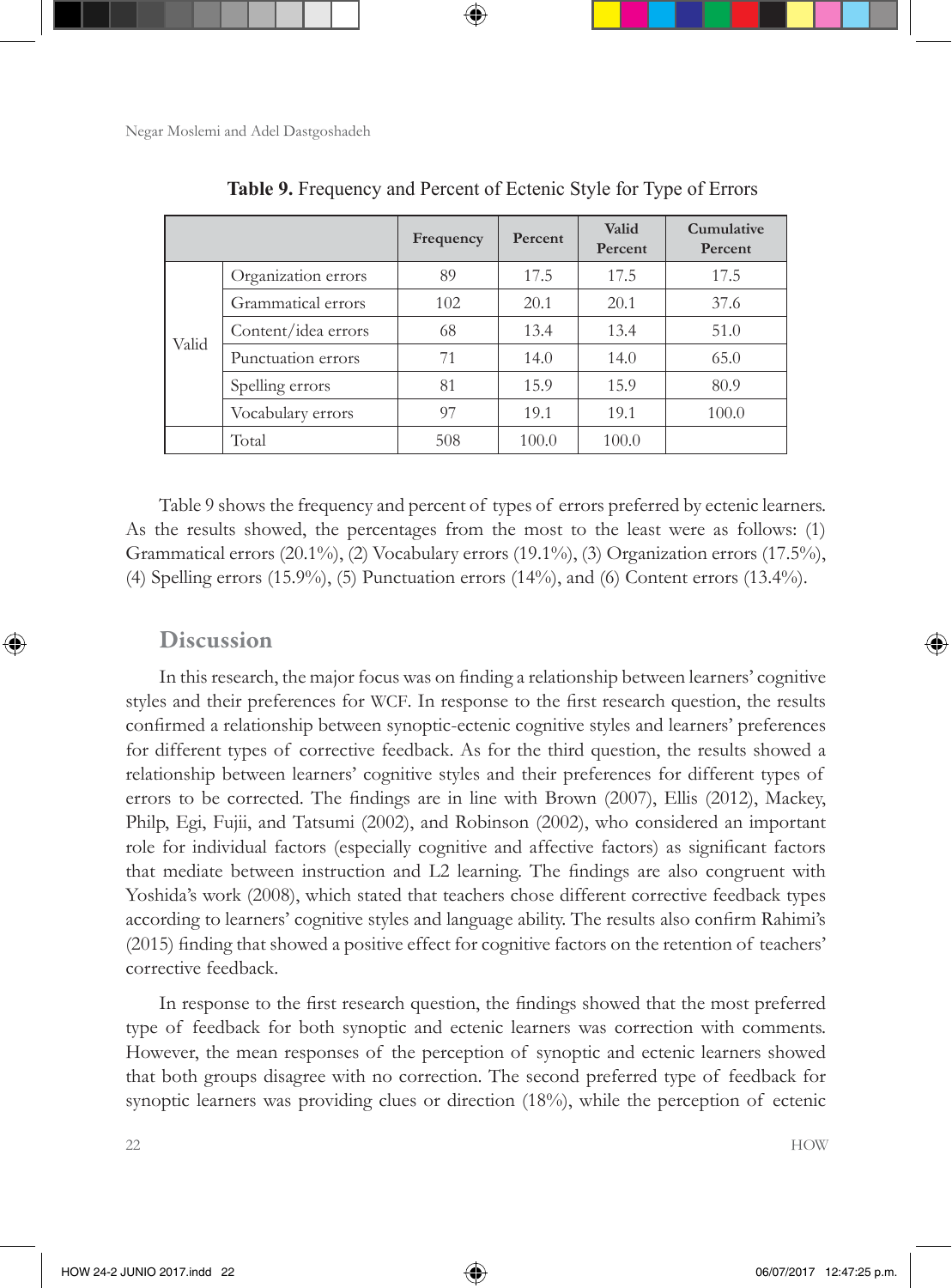learners toward overt correction (18%) and commentary (17.2%) was more positive than their attitude toward providing clues or direction (16.2%). The result is in line with the predictions made by Ehrman and Leaver (2003) and Dörnyei (2005). As they argue, synoptic learners tend to rely on subconscious control, whereas ectenic learners prefer to rely on conscious control. In line with their prediction, and regarding Ellis's (2009) typology of corrective feedback, the results obtained from this study showed that synoptic learners preferred indirect correction, while ectenics preferred to be corrected directly.

In response to the second research question the results showed no significant relationship between synoptic and ectenic cognitive styles and learners' preferences for different frequencies of error correction. As Ehrman and Leaver (2003) reported that synoptic learners are often both field independent and field sensitive, so they are more autonomous, it was expected that they preferred less correction to be provided on their written works. In contrast to this prediction, the majority of both groups believed that the teacher should mark all of their errors. The lack of a statistically significant relationship between synopticectenic cognitive styles and learners' preferences for different frequencies of providing corrective feedback can be explained in this way: previous research has shown that most learners (regardless of their individual differences) prefer to receive teachers' feedback on their writing (Ferris, 1995; Ferris & Roberts, 2001; Hedgcock & Lefkowitz, 1994; Hyland, 1998; Lee, 2004; Leki, 1991; Zacharias, 2007).

### Conclusion and Implications

The findings of this study contribute to corrective feedback literature, and also reveal some pedagogical implications for EFL teachers. In order to plan their instructional methods and adopt the most suitable feedback approach, teachers need to be aware of the important role played by their learners' needs and individual characteristics in the learning process (Ferris, Liu, Sinha, & Senna as cited in Rahimi, 2015).

Since the results of this study confirmed a relationship between learners' cognitive styles and their preferences for different types of WCF, teachers need to identify their students' individual styles and match their instruction methods with learners' learning styles.

More specifically, the findings showed that the most preferred type of feedback for both synoptic and ectenic learners was correction with comments. The second preferred type of feedback for synoptic learners was providing clues or direction; however, the perception of ectenic learners toward overt correction and commentary was more positive than their attitude toward providing clues or direction. Therefore, it can be concluded that synoptic learners prefer indirect feedback, while ectenics prefer to be corrected directly.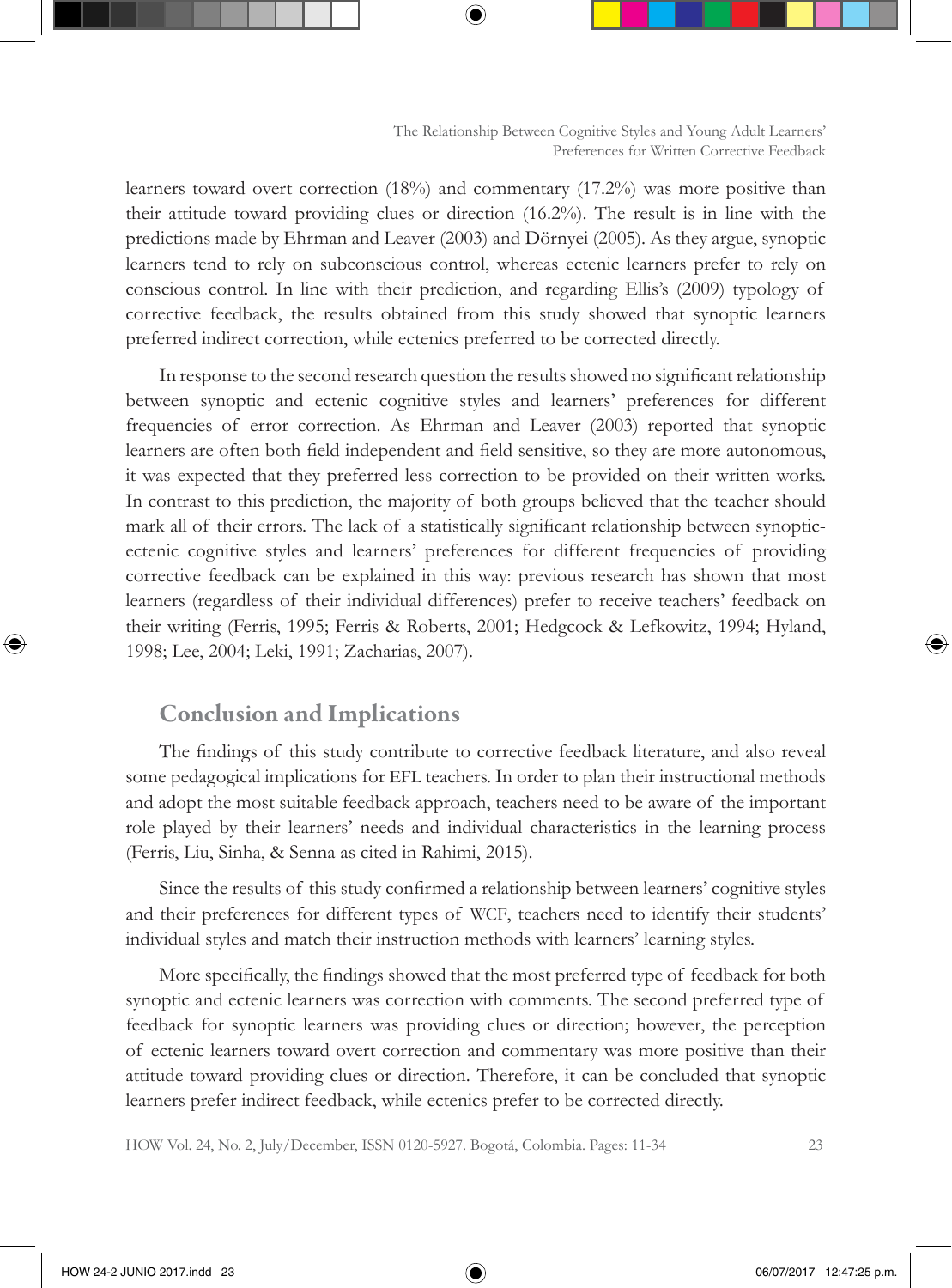The results also confirmed a relationship between learners' cognitive styles and their preferences for different types of errors to be corrected. The most preferred type of learners' errors for both groups was grammatical errors. The perception of ectenic learners toward the correction of vocabulary errors was more positive than that of the synoptics. However synoptic learners found the correction of content errors more useful than ectenics. In other words, ectenic learners preferred teachers' feedback on form, but synoptic learners preferred to receive feedback on content. Therefore, teachers need to adopt a focused method of feedback and select one or two specific types of errors, including both content and structural errors for different learners.

The results of this study, however, showed no significant relationship between learners' cognitive styles and their preferences for different frequencies of error correction. The majority of both synoptic and ectenic learners believed that teachers should mark all errors, and the least preferred option for both groups was no feedback at all. It can be concluded that most learners (regardless of individual differences among them) value teachers' feedback on their written works.

### References

- Amrhein, H. R., & Nassaji, H. (2010). Written corrective feedback: What do students and teachers prefer and why? *Canadian Journal of Applied Linguistics, 13,* 95-127.
- Boughey, C. (1997). Learning to write by writing to learn: a group-work approach*. ELT Journal, 51*(2), 126-134. http://doi.org/10.1093/elt/51.2.126.
- Brown, H. D. (2000). *Principles of language learning and teaching* (4th ed.). New York, US: Addison Wesley Longman.
- Brown, H. D. (2007). *Teaching by principles: An interactive approach to language pedagogy* (3rd ed.). White Plains, US: Pearson Education.
- Curry, L. (1983). *An organization of learning styles theory and constructs*. Retrieved from ERIC database. (ED235185)
- Darabad, A. M. (2013). Does language aptitude make a difference? An investigation of the effect on oral accuracy through corrective feedback. *International Journal of Linguistics, 5*(4), 225-244. http://doi.org/10.5296/ijl.v5i4.4199.
- Dörnyei, Z. (2005). *The psychology of the language: Individual differences in second language acquisition.* Mahwah, US: Lawrence Erlbaum.
- Ehrman, M., & Leaver, B. L. (2003). Cognitive styles in the service of language learning. *System, 31*(3), 393-415. http://doi.org/10.1016/S0346-251X(03)00050-2.
- Ellis, R. (2009). A typology of written corrective feedback types. *English Language Teaching Journal, 63*(2), 97-107. http://doi.org/10.1093/elt/ccn023.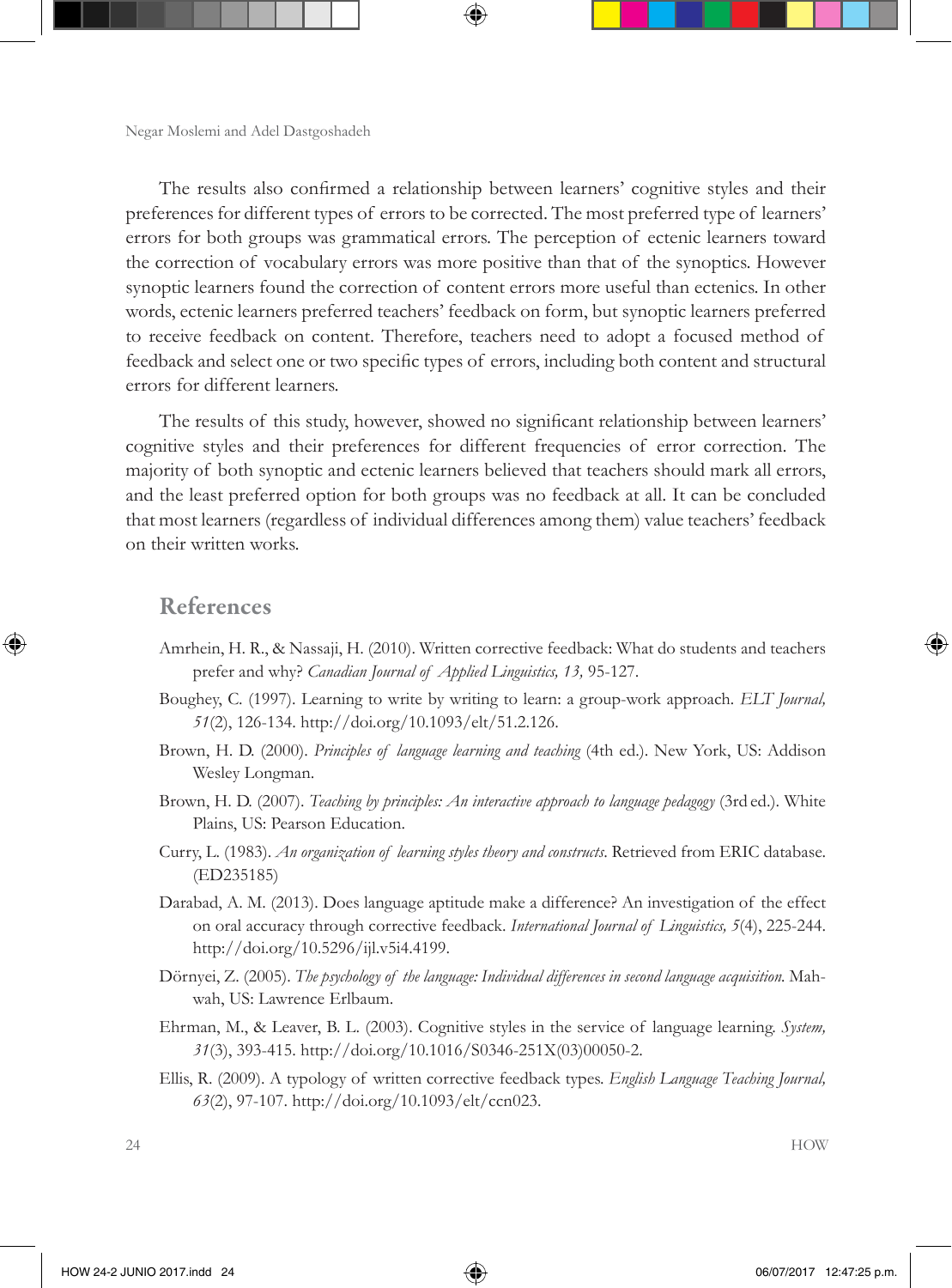- Ellis, R. (2012). *Language teaching research and language pedagogy.* Oxford, UK: Wiley Blackwell. http:// doi.org/10.1002/9781118271643.
- Ferris, D. R. (1995) Student reactions to teacher response in multiple-draft composition classrooms. *TESOL Quarterly, 29*(1), 33-53. http://doi.org/10.2307/3587804.
- Ferris, D. R. (1999). The case for grammar correction in L2 writing classes: A response to Truscott (1996). *Journal of Second Language Writing, 8*(1), 1-11. http://doi.org/10.1016/S1060- 3743(99)80110-6.
- Ferris, D. R. (2003). *Response to student writing: Implications for second language students.* Mahwah, US: Lawrence Erlbaum.
- Ferris, D. R. (2004). The "grammar correction" debate in L2 writing: Where are we, and where do we go from here? (and what do we do in the meantime…?). *Journal of Second Language Writing, 13*(1), 49-62. http://doi.org/10.1016/j.jslw.2004.04.005.
- Ferris, D. R. (2010). Second language writing research and written corrective feedback in SLA: Intersections and practical applications. *Studies in Second Language Acquisition, 32*(2), 181-201. http://doi.org/10.1017/S0272263109990490.
- Ferris, D. R., & Roberts, B. (2001). Error feedback in L2 writing classes: How explicit does it need to be? *Journal of Second Language Writing, 10*(3), 161-184. http://doi.org/10.1016/S1060- 3743(01)00039-X.
- Hedgcock, J., & Lefkowitz, N. (1994). Feedback on feedback: Assessing learner receptivity in second language writing. *Journal of Second Language Writing, 3*(2), 141-163. http://doi.org/10.1016/1060- 3743(94)90012-4.
- Hyland, F. (1998). The impact of teacher written feedback on individual writers. *Journal of Second Language Writing, 7*(3), 255-286. http://doi.org/10.1016/S1060-3743(98)90017-0.
- Kepner, C. G. (1991). An experiment in the relationship of types of written feedback to the development of second-language writing skills. *The Modern Language Journal, 75*(3), 305-315. http:// doi.org/10.1111/j.1540-4781.1991.tb05359.x.
- Larsen-Freeman, D., & Long, M. H. (1991). *An introduction to second language acquisition research*. New York, US: Longman.
- Lee, I. (1997). ESL learners' performance in error correction in writing: Some implications for college- level teaching. *System, 25*(4), 465-477. http://doi.org/10.1016/S0346-251X(97)00045-6.
- Lee, I. (2004). Error correction in L2 secondary writing classroom: The case of Hong Kong. *Journal of Second Language Writing, 13*(4), 285-312. http://doi.org/10.1016/j.jslw.2004.08.001.
- Leki, I. (1991). The preferences of ESL students for error correction in college-level writing classes. *Foreign Language Annals, 24*(3), 203-218. http://doi.org/10.1111/j.1944-9720.1991. tb00464.x.
- Lightbown, P. M., & Spada, N. (1999). *How languages are learned*. Oxford, UK: Oxford University Press.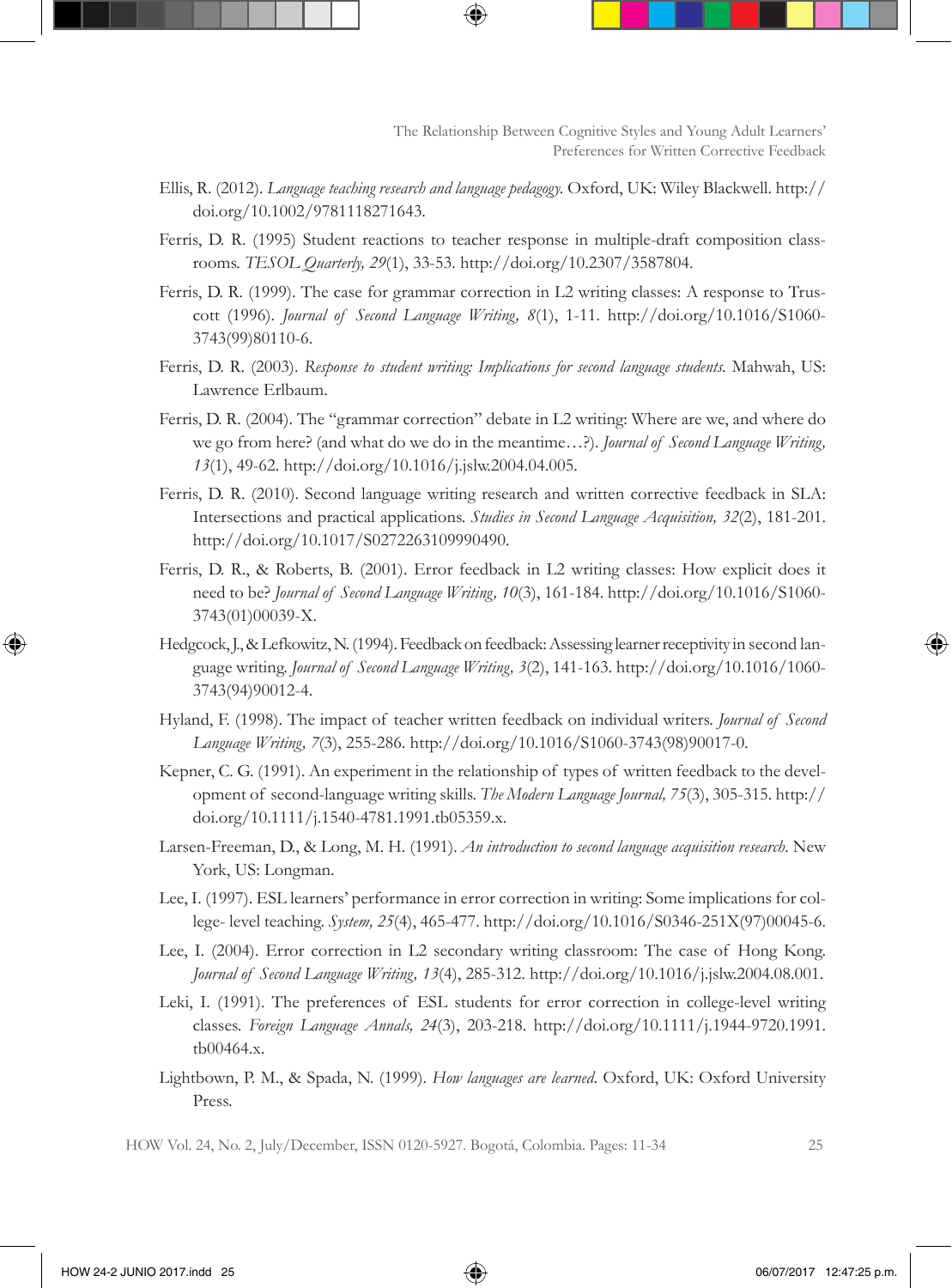- Lyster, R., & Ranta, L. (1997). Corrective feedback and learner uptake: Negotiation of form in communicative classrooms. *Studies in Second Language Acquisition, 19*(1), 37-66. http://doi. org/10.1017/S0272263197001034.
- Mackey, A., Philp, J., Egi, T., Fujii, A., & Tatsumi, T. (2002). Individual differences in working memory, noticing of interactional feedback and L2 development. In P. Robinson (Ed.), *Individual differences and instructed language learning* (pp. 181-210). Amsterdam, NL: John Benjamins. http://doi.org/10.1075/lllt.2.12mac.
- Maftoon, P., & Rezaie, G. (2011). Cognitive style, awareness, and learners' intake and production of grammatical structures. *Journal of Language and Translation, 3*(3), 1-15.
- Rahimi, M. (2009). The role of teacher's corrective feedback in improving Iranian EFL learners' writing accuracy over time: Is learners' mother tongue relevant? *Reading and Writing, 22*(2), 219-243. http://doi.org/10.1007/s11145-008-9139-5.
- Rahimi, M. (2015). The role of individual differences in learners' retention of written corrective feedback. *Journal of Response to Writing, 1*(1), 19-48.
- Riding, R. J., & Cheema, I. (1991). Cognitive styles: an overview and integration. *Educational Psychology, 11*(3-4), 193-215. http://doi.org/10.1080/0144341910110301.
- Roberts, B. (1999). *Can error logs raise more than consciousness? The effects of error logs and grammar feedback on ESL students' final drafts* (Unpublished Master's thesis). California State University, Sacramento, USA.
- Robinson, P. (2002). *Individual differences and instructed language learning*. Amsterdam, NL: John Benjamins. http://doi.org/10.1075/lllt.2.
- Saito, H. (1994). Teachers' practices and students' preferences for feedback on second language writing: A case study of adult ESL learners. *TESL Canada Journal, 11*(2), 46-70. http://doi. org/10.18806/tesl.v11i2.633.
- Semke, H. D. (1984). Effects of the red pen. *Foreign Language Annals, 17*(3), 195-202. http://doi. org/10.1111/j.1944-9720.1984.tb01727.x.
- Sheppard, K. (1992). Two feedback types: Do they make a difference? *RELC Journal, 23*, 103-110. http://doi.org/10.1177/003368829202300107.
- Shojaei, F., & Kapfo, K. (2015). A study of cognitive styles effect on ESL students' general writing ability. *International Journal of Research, 2*(9), 94-99.
- Truscott, J. (1996). The case against grammar correction in L2 writing classes. *Language Learning, 46*(2), 327-369. http://doi.org/10.1111/j.1467-1770.1996.tb01238.x.
- Truscott, J. (1999). The case for "The case against grammar correction in L2 writing classes": A response to Ferris. *Journal of Second Language Writing, 8*(2), 111-122. http://doi.org/10.1016/ S1060-3743(99)80124-6.
- Yoshida, R. (2008). Teachers' choice and learners' preference of corrective feedback types. *Language Awareness, 17*(1), 78-93. http://doi.org/10.2167/la429.0.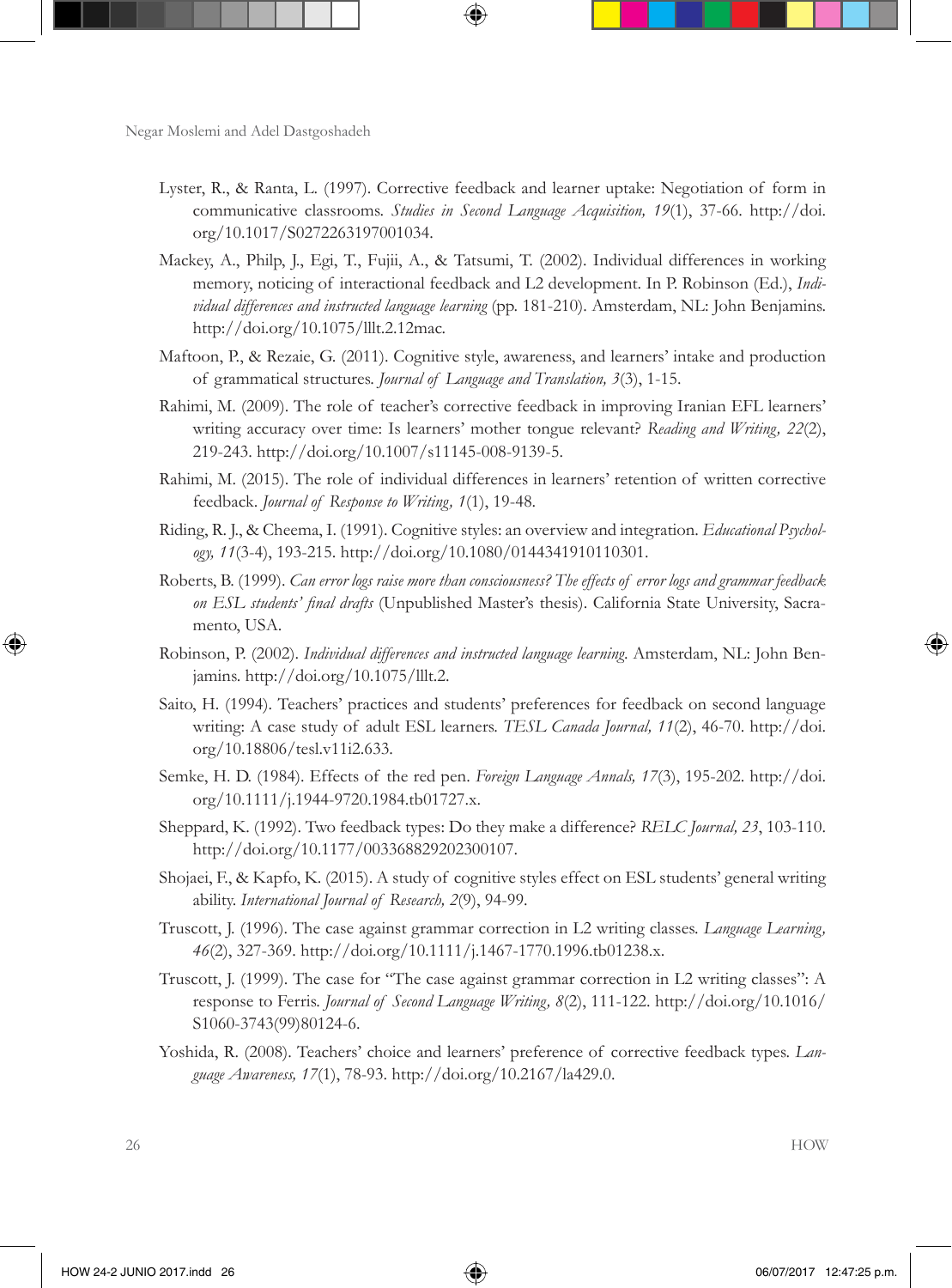Zacharias, N. T. (2007). Teacher and student attitudes toward teacher feedback. *RELC Journal, 38*(1), 38-52. http://doi.org/10.1177/0033688206076157.

### The Authors

**Negar Moslemi** has received her MA in TEFL from Azad University, Sanandaj Branch. She has been teaching English language in different institutes for more than three years.

**Adel Dastgoshadeh** holds a PhD in TEFL. He is an assistant professor at Islamic Azad University, Sanandaj Branch. His research interests include sociolinguistics, psycholinguistics, and teacher education.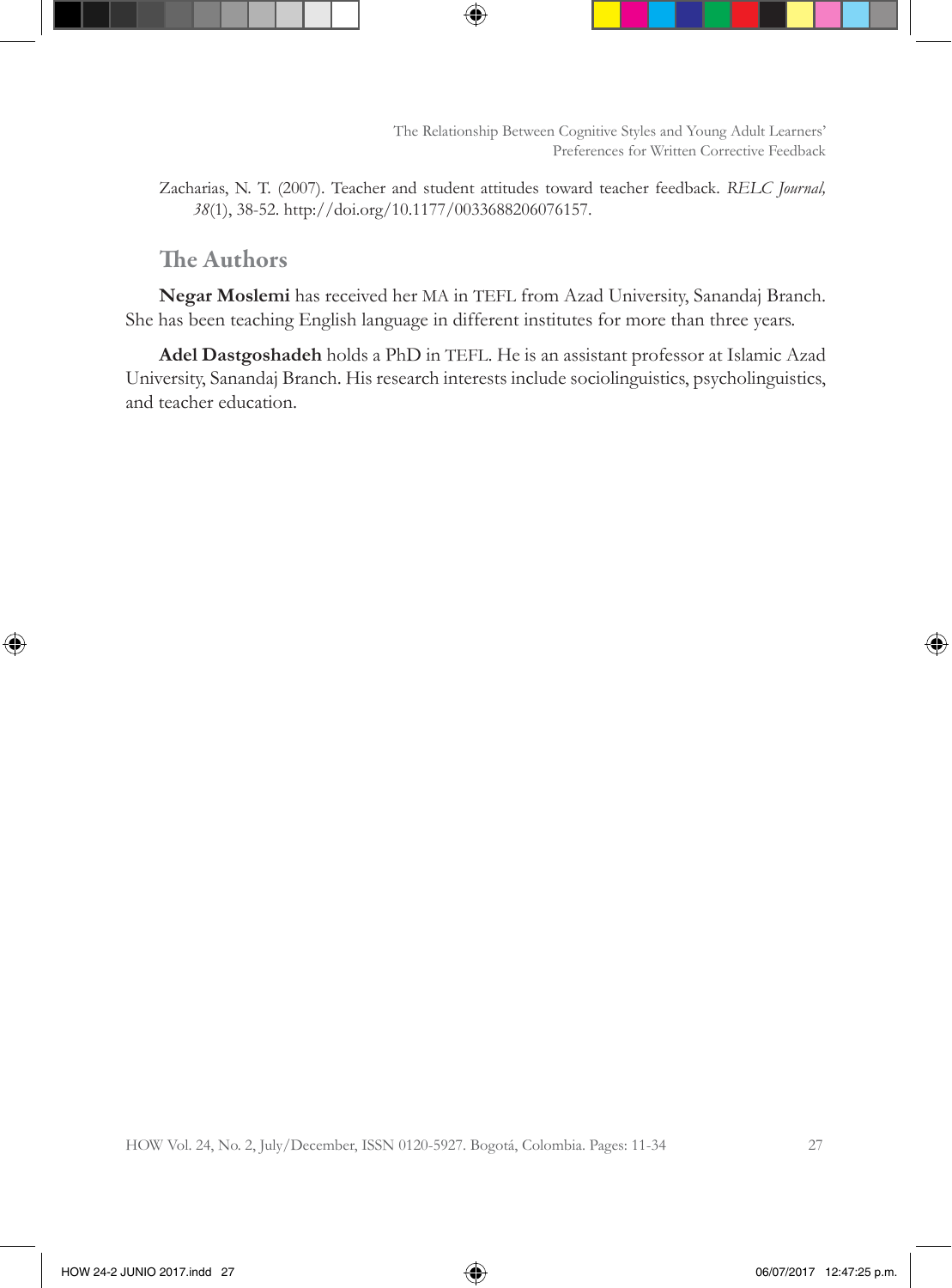|    | <b>Appendix 1: The E&amp;L Learning Styles Questionnaire</b>                                                                                                                                                                                                                                                                                                   |  |                                     |                          |  |                                                                                                                                                                                                                                                                                                                             |
|----|----------------------------------------------------------------------------------------------------------------------------------------------------------------------------------------------------------------------------------------------------------------------------------------------------------------------------------------------------------------|--|-------------------------------------|--------------------------|--|-----------------------------------------------------------------------------------------------------------------------------------------------------------------------------------------------------------------------------------------------------------------------------------------------------------------------------|
|    | Name: Name and the second contract of the second contract of the second contract of the second contract of the second contract of the second contract of the second contract of the second contract of the second contract of                                                                                                                                  |  |                                     |                          |  |                                                                                                                                                                                                                                                                                                                             |
|    | Date:                                                                                                                                                                                                                                                                                                                                                          |  |                                     |                          |  |                                                                                                                                                                                                                                                                                                                             |
|    | 1. When I work with new language in context,<br>often pick up new words, ideas, etc., without I pay close attention to what I'm doing.<br>planning in advance.                                                                                                                                                                                                 |  |                                     |                          |  | in stories or articles or with sentences, I I don't usually get much from the context unless                                                                                                                                                                                                                                |
|    |                                                                                                                                                                                                                                                                                                                                                                |  |                                     |                          |  | Most like this $\_\_$ $\_\_$ $\_\_$ $\_\_$ $\_\_$ $\_\_$ $\_\_$ $\_\_$ $\_\_$ $\_\_$ $\_\_$ Most like this                                                                                                                                                                                                                  |
|    |                                                                                                                                                                                                                                                                                                                                                                |  | $1 \t2 \t3 \t4 \t5 \t6 \t7 \t8 \t9$ |                          |  |                                                                                                                                                                                                                                                                                                                             |
| 2. | important.                                                                                                                                                                                                                                                                                                                                                     |  |                                     |                          |  | When working with new material with When there is a lot of information that comes<br>additional subject matter around it, I with what I need to learn, it's hard to tell what's<br>comfortably find and use what is most most important. It all seems to fall together<br>sometimes, and it's hard work to sort things out. |
|    | Most like this $\frac{1}{\sqrt{2}}$ $\frac{1}{\sqrt{2}}$ $\frac{1}{\sqrt{2}}$ $\frac{1}{\sqrt{2}}$ $\frac{1}{\sqrt{2}}$ $\frac{1}{\sqrt{2}}$ $\frac{1}{\sqrt{2}}$ $\frac{1}{\sqrt{2}}$ $\frac{1}{\sqrt{2}}$ $\frac{1}{\sqrt{2}}$ $\frac{1}{\sqrt{2}}$ $\frac{1}{\sqrt{2}}$ $\frac{1}{\sqrt{2}}$ $\frac{1}{\sqrt{2}}$ $\frac{1}{\sqrt{2}}$ $\frac{1}{\sqrt{2}}$ |  |                                     |                          |  |                                                                                                                                                                                                                                                                                                                             |
|    | similarities.                                                                                                                                                                                                                                                                                                                                                  |  |                                     | among things.            |  | $1 \t2 \t3 \t4 \t5 \t6 \t7 \t8 \t9$<br>3. I like to reduce differences and look for I like to explore differences and disparities                                                                                                                                                                                           |
|    | Most like this $\frac{1}{\frac{1}{2}}$ $\frac{1}{\frac{1}{2}}$ $\frac{1}{\frac{1}{2}}$ $\frac{1}{\frac{1}{2}}$ $\frac{1}{\frac{1}{2}}$ $\frac{1}{\frac{1}{2}}$ $\frac{1}{\frac{1}{2}}$ Most like this                                                                                                                                                          |  |                                     |                          |  |                                                                                                                                                                                                                                                                                                                             |
|    |                                                                                                                                                                                                                                                                                                                                                                |  | $1 \t2 \t3 \t4 \t5 \t6 \t7 \t8 \t9$ |                          |  |                                                                                                                                                                                                                                                                                                                             |
|    | 4. I tend to be most aware of the "big picture". I notice specifics and details quickly.                                                                                                                                                                                                                                                                       |  |                                     |                          |  |                                                                                                                                                                                                                                                                                                                             |
|    | Most like this $\frac{1}{\frac{1}{2}}$ $\frac{1}{\frac{1}{2}}$ $\frac{1}{\frac{1}{2}}$ $\frac{1}{\frac{1}{2}}$ $\frac{1}{\frac{1}{2}}$ $\frac{1}{\frac{1}{2}}$ $\frac{1}{\frac{1}{2}}$ $\frac{1}{\frac{1}{2}}$ $\frac{1}{\frac{1}{2}}$ $\frac{1}{\frac{1}{2}}$ $\frac{1}{\frac{1}{2}}$ $\frac{1}{\frac{1}{2}}$ $\frac{1}{\frac{1}{2}}$ $\frac{1}{\frac{1}{$    |  |                                     |                          |  |                                                                                                                                                                                                                                                                                                                             |
|    |                                                                                                                                                                                                                                                                                                                                                                |  | $1 \t2 \t3 \t4 \t5 \t6 \t7 \t8 \t9$ |                          |  |                                                                                                                                                                                                                                                                                                                             |
|    | 5. I react quickly.                                                                                                                                                                                                                                                                                                                                            |  |                                     | I take my time to react. |  |                                                                                                                                                                                                                                                                                                                             |
|    | Most like this ___ __ __ __ __ __ __ __ __ __ __ __ Most like this                                                                                                                                                                                                                                                                                             |  |                                     |                          |  |                                                                                                                                                                                                                                                                                                                             |
|    |                                                                                                                                                                                                                                                                                                                                                                |  | $1 \t2 \t3 \t4 \t5 \t6 \t7 \t8 \t9$ |                          |  |                                                                                                                                                                                                                                                                                                                             |
|    | learning into a whole.                                                                                                                                                                                                                                                                                                                                         |  |                                     |                          |  | 6. I understand best by assembling what I'm I understand best by disassembly of what I'm<br>learning into its component parts.                                                                                                                                                                                              |
|    | Most like this $\frac{1}{\frac{1}{2}}$ $\frac{1}{\frac{1}{2}}$ $\frac{1}{\frac{1}{2}}$ $\frac{1}{\frac{1}{2}}$ $\frac{1}{\frac{1}{2}}$ $\frac{1}{\frac{1}{2}}$ $\frac{1}{\frac{1}{2}}$ $\frac{1}{\frac{1}{2}}$ $\frac{1}{\frac{1}{2}}$ $\frac{1}{\frac{1}{2}}$ $\frac{1}{\frac{1}{2}}$ $\frac{1}{\frac{1}{2}}$ $\frac{1}{\frac{1}{2}}$ $\frac{1}{\frac{1}{$    |  |                                     |                          |  |                                                                                                                                                                                                                                                                                                                             |
|    |                                                                                                                                                                                                                                                                                                                                                                |  | $1 \t2 \t3 \t4 \t5 \t6 \t7 \t8 \t9$ |                          |  |                                                                                                                                                                                                                                                                                                                             |
|    |                                                                                                                                                                                                                                                                                                                                                                |  |                                     |                          |  |                                                                                                                                                                                                                                                                                                                             |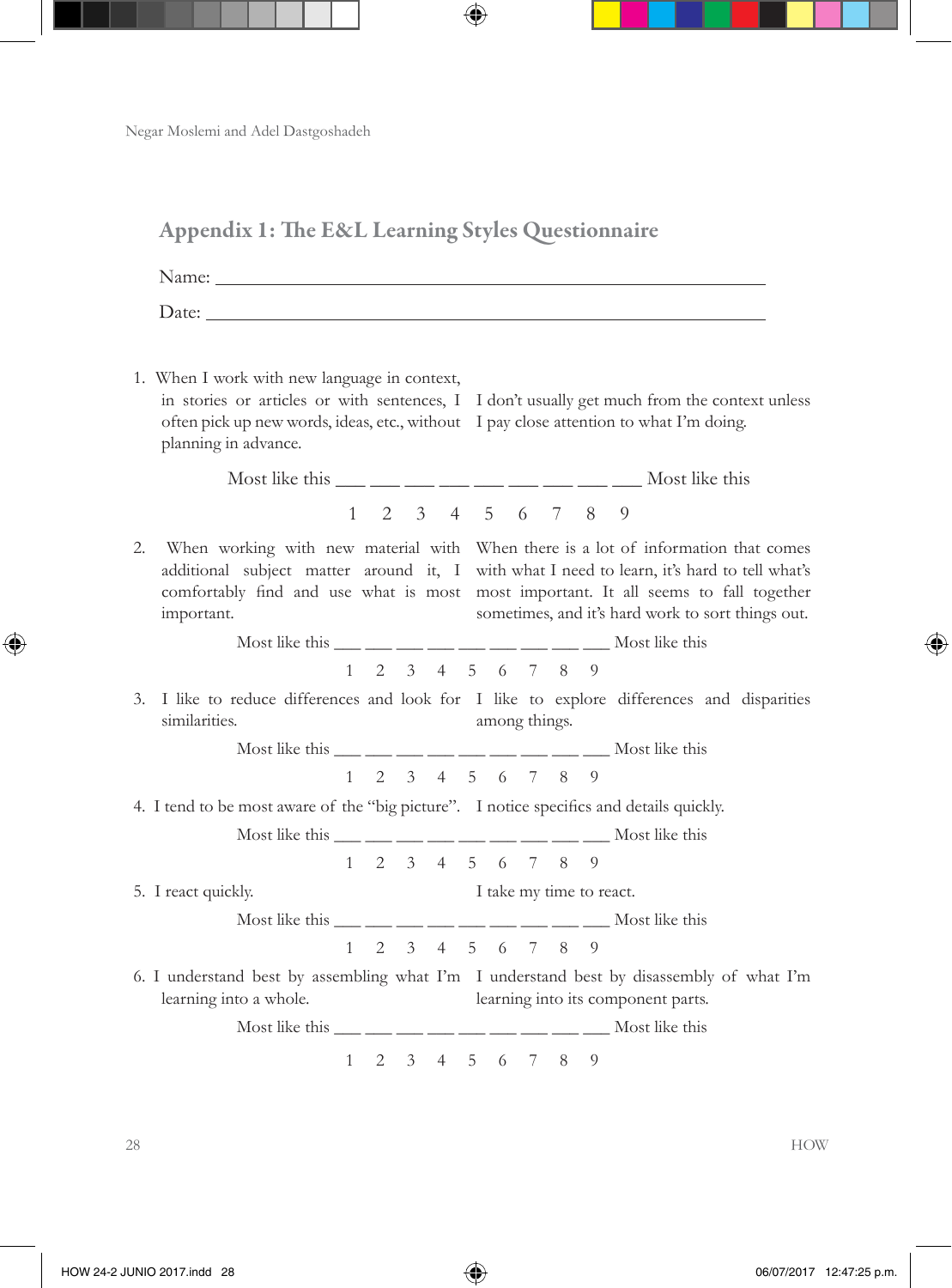The Relationship Between Cognitive Styles and Young Adult Learners' Preferences for Written Corrective Feedback

|                                                                                                                                                                                                                                                                                                                                                                |  |  |  |                                     |  |               |  |  | 7. I tend to learn things through metaphors. I like it when people say what they mean directly.                                               |
|----------------------------------------------------------------------------------------------------------------------------------------------------------------------------------------------------------------------------------------------------------------------------------------------------------------------------------------------------------------|--|--|--|-------------------------------------|--|---------------|--|--|-----------------------------------------------------------------------------------------------------------------------------------------------|
| Most like this ___ __ __ __ __ __ __ __ __ __ __ __ Most like this                                                                                                                                                                                                                                                                                             |  |  |  |                                     |  |               |  |  |                                                                                                                                               |
|                                                                                                                                                                                                                                                                                                                                                                |  |  |  | $1 \t2 \t3 \t4 \t5 \t6 \t7 \t8 \t9$ |  |               |  |  |                                                                                                                                               |
| 8. To learn, I like to interact with the world. I like to learn through concepts and ideas.                                                                                                                                                                                                                                                                    |  |  |  |                                     |  |               |  |  |                                                                                                                                               |
| Most like this ___ __ __ __ __ __ __ __ __ __ __ __ Most like this                                                                                                                                                                                                                                                                                             |  |  |  |                                     |  |               |  |  |                                                                                                                                               |
|                                                                                                                                                                                                                                                                                                                                                                |  |  |  | $1 \t2 \t3 \t4 \t5 \t6 \t7 \t8 \t9$ |  |               |  |  |                                                                                                                                               |
| 9. I learn best when I can work out for myself<br>I learn best when there is a sequence of steps<br>the best sequence to use, even if it's different<br>provided, so I can do things in order.<br>from the one in the book or lesson.                                                                                                                          |  |  |  |                                     |  |               |  |  |                                                                                                                                               |
| Most like this $\frac{1}{\sqrt{2}}$ $\frac{1}{\sqrt{2}}$ $\frac{1}{\sqrt{2}}$ $\frac{1}{\sqrt{2}}$ $\frac{1}{\sqrt{2}}$ $\frac{1}{\sqrt{2}}$ $\frac{1}{\sqrt{2}}$ $\frac{1}{\sqrt{2}}$ $\frac{1}{\sqrt{2}}$ $\frac{1}{\sqrt{2}}$ $\frac{1}{\sqrt{2}}$ $\frac{1}{\sqrt{2}}$ $\frac{1}{\sqrt{2}}$ $\frac{1}{\sqrt{2}}$ $\frac{1}{\sqrt{2}}$ $\frac{1}{\sqrt{2}}$ |  |  |  |                                     |  |               |  |  |                                                                                                                                               |
|                                                                                                                                                                                                                                                                                                                                                                |  |  |  | $1 \t2 \t3 \t4 \t5 \t6 \t7 \t8 \t9$ |  |               |  |  |                                                                                                                                               |
| 10. When I learn, I mostly start with examples When I learn, I mostly start with rules and<br>or my experience and make generalizations generalizations and apply them to my experience<br>to learn.<br>or rules.                                                                                                                                              |  |  |  |                                     |  |               |  |  |                                                                                                                                               |
| Most like this $\frac{1}{\sqrt{2}}$ $\frac{1}{\sqrt{2}}$ $\frac{1}{\sqrt{2}}$ $\frac{1}{\sqrt{2}}$ $\frac{1}{\sqrt{2}}$ $\frac{1}{\sqrt{2}}$ $\frac{1}{\sqrt{2}}$ $\frac{1}{\sqrt{2}}$ $\frac{1}{\sqrt{2}}$ $\frac{1}{\sqrt{2}}$ $\frac{1}{\sqrt{2}}$ $\frac{1}{\sqrt{2}}$ $\frac{1}{\sqrt{2}}$ $\frac{1}{\sqrt{2}}$ $\frac{1}{\sqrt{2}}$ $\frac{1}{\sqrt{2}}$ |  |  |  |                                     |  |               |  |  |                                                                                                                                               |
|                                                                                                                                                                                                                                                                                                                                                                |  |  |  | $1 \t2 \t3 \t4 \t5 \t6 \t7 \t8 \t9$ |  |               |  |  |                                                                                                                                               |
| phrases, and so on without realizing it.                                                                                                                                                                                                                                                                                                                       |  |  |  |                                     |  |               |  |  | 11. I often find that I have picked up new words, I usually have to undertake focused study before<br>I learn new words or phrases.           |
| Most like this ___ __ __ __ __ __ __ __ __ __ __ __ Most like this                                                                                                                                                                                                                                                                                             |  |  |  |                                     |  |               |  |  |                                                                                                                                               |
|                                                                                                                                                                                                                                                                                                                                                                |  |  |  | $1 \t2 \t3 \t4 \t5 \t6 \t7 \t8 \t9$ |  |               |  |  |                                                                                                                                               |
| rules.                                                                                                                                                                                                                                                                                                                                                         |  |  |  |                                     |  |               |  |  | 12. I like out-of-context material like grammar Grammar rules and pieces of language that are<br>out of context are hard for me to work with. |
| Most like this $\frac{1}{\frac{1}{2}}$ $\frac{1}{\frac{1}{2}}$ $\frac{1}{\frac{1}{2}}$ $\frac{1}{\frac{1}{2}}$ $\frac{1}{\frac{1}{2}}$ $\frac{1}{\frac{1}{2}}$ $\frac{1}{\frac{1}{2}}$ Most like this                                                                                                                                                          |  |  |  |                                     |  |               |  |  |                                                                                                                                               |
|                                                                                                                                                                                                                                                                                                                                                                |  |  |  | $1 \t2 \t3 \t4 \t5 \t6 \t7 \t8 \t9$ |  |               |  |  |                                                                                                                                               |
| 13. I notice mostly how things are similar.                                                                                                                                                                                                                                                                                                                    |  |  |  |                                     |  | distinctions. |  |  | I quickly notice differences, even fairly fine                                                                                                |
| Most like this $\frac{1}{\frac{1}{2}}$ $\frac{1}{\frac{1}{2}}$ $\frac{1}{\frac{1}{2}}$ $\frac{1}{\frac{1}{2}}$ $\frac{1}{\frac{1}{2}}$ $\frac{1}{\frac{1}{2}}$ $\frac{1}{\frac{1}{2}}$ Most like this                                                                                                                                                          |  |  |  |                                     |  |               |  |  |                                                                                                                                               |
|                                                                                                                                                                                                                                                                                                                                                                |  |  |  | $1 \t2 \t3 \t4 \t5 \t6 \t7 \t8 \t9$ |  |               |  |  |                                                                                                                                               |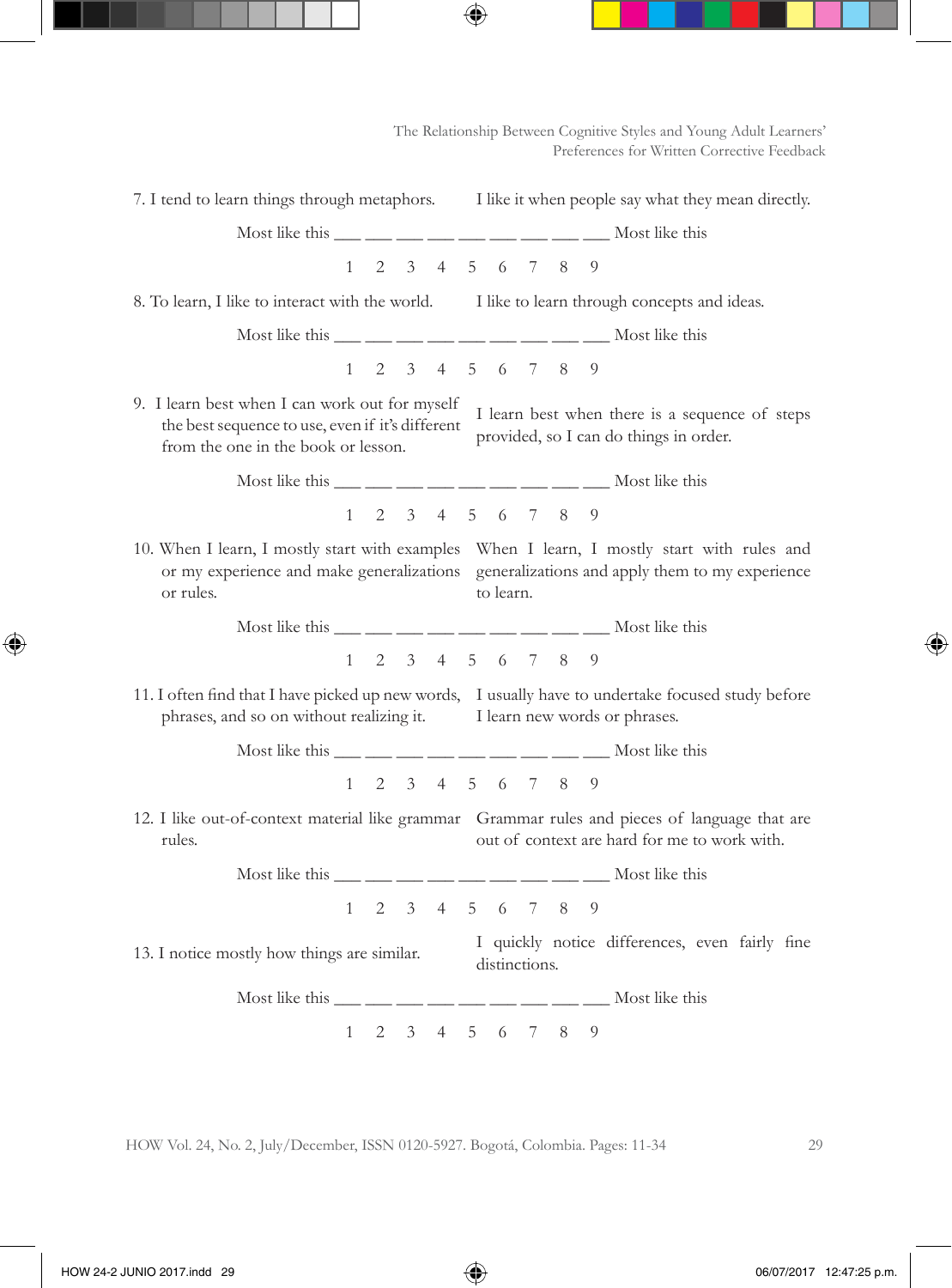14. I notice the "forest" before the "trees". I tend to be aware of the "trees" before the "forest". Most like this  $\frac{1}{\sqrt{2}}$   $\frac{1}{\sqrt{2}}$   $\frac{1}{\sqrt{2}}$   $\frac{1}{\sqrt{2}}$   $\frac{1}{\sqrt{2}}$   $\frac{1}{\sqrt{2}}$   $\frac{1}{\sqrt{2}}$   $\frac{1}{\sqrt{2}}$   $\frac{1}{\sqrt{2}}$   $\frac{1}{\sqrt{2}}$   $\frac{1}{\sqrt{2}}$   $\frac{1}{\sqrt{2}}$   $\frac{1}{\sqrt{2}}$   $\frac{1}{\sqrt{2}}$   $\frac{1}{\sqrt{2}}$   $\frac{1}{\sqrt{2}}$ 1 2 3 4 5 6 7 8 9 15. I don't have to spend much time preparing for something; instead, I start off working immediately. Before starting anything, I want time to orient myself to it. Most like this  $\frac{1}{\frac{1}{\sqrt{2}}}$   $\frac{1}{\sqrt{2}}$   $\frac{1}{\sqrt{2}}$   $\frac{1}{\sqrt{2}}$   $\frac{1}{\sqrt{2}}$   $\frac{1}{\sqrt{2}}$   $\frac{1}{\sqrt{2}}$   $\frac{1}{\sqrt{2}}$   $\frac{1}{\sqrt{2}}$   $\frac{1}{\sqrt{2}}$   $\frac{1}{\sqrt{2}}$   $\frac{1}{\sqrt{2}}$   $\frac{1}{\sqrt{2}}$   $\frac{1}{\sqrt{2}}$   $\frac{1}{\sqrt{2}}$   $\frac{1}{$ 1 2 3 4 5 6 7 8 9 16. I often make up new words or sentences using language I already know. I seek to understand the system that is behind words and sentences by pulling them apart in my mind. Most like this  $\frac{1}{\frac{1}{\sqrt{2}}}$   $\frac{1}{\sqrt{2}}$   $\frac{1}{\sqrt{2}}$   $\frac{1}{\sqrt{2}}$   $\frac{1}{\sqrt{2}}$   $\frac{1}{\sqrt{2}}$   $\frac{1}{\sqrt{2}}$   $\frac{1}{\sqrt{2}}$   $\frac{1}{\sqrt{2}}$   $\frac{1}{\sqrt{2}}$   $\frac{1}{\sqrt{2}}$   $\frac{1}{\sqrt{2}}$   $\frac{1}{\sqrt{2}}$   $\frac{1}{\sqrt{2}}$   $\frac{1}{\sqrt{2}}$   $\frac{1}{$ 1 2 3 4 5 6 7 8 9 17. I prefer to learn by using lots of associations. I prefer to use rehearsal and repetition to learn. Most like this  $\frac{1}{\frac{1}{\sqrt{2}}}$   $\frac{1}{\sqrt{2}}$   $\frac{1}{\sqrt{2}}$   $\frac{1}{\sqrt{2}}$   $\frac{1}{\sqrt{2}}$   $\frac{1}{\sqrt{2}}$   $\frac{1}{\sqrt{2}}$   $\frac{1}{\sqrt{2}}$   $\frac{1}{\sqrt{2}}$   $\frac{1}{\sqrt{2}}$   $\frac{1}{\sqrt{2}}$   $\frac{1}{\sqrt{2}}$   $\frac{1}{\sqrt{2}}$   $\frac{1}{\sqrt{2}}$   $\frac{1}{\sqrt{2}}$   $\frac{1}{$ 1 2 3 4 5 6 7 8 9 18. I like to learn through applying knowledge I like to learn through descriptions and grammar and theory. that formally represent knowledge. Most like this **Most like this** 1 2 3 4 5 6 7 8 9 19. Too much emphasis on a curriculum or Organized textbooks and lesson plans reatextbook can get in the way of my learning. lly help me. Most like this  $\frac{1}{\frac{1}{\sqrt{2}}}$   $\frac{1}{\sqrt{2}}$   $\frac{1}{\sqrt{2}}$   $\frac{1}{\sqrt{2}}$   $\frac{1}{\sqrt{2}}$   $\frac{1}{\sqrt{2}}$   $\frac{1}{\sqrt{2}}$   $\frac{1}{\sqrt{2}}$   $\frac{1}{\sqrt{2}}$   $\frac{1}{\sqrt{2}}$   $\frac{1}{\sqrt{2}}$   $\frac{1}{\sqrt{2}}$   $\frac{1}{\sqrt{2}}$   $\frac{1}{\sqrt{2}}$   $\frac{1}{\sqrt{2}}$   $\frac{1}{$ 1 2 3 4 5 6 7 8 9 20. I like to figure out grammar rules for myself. I prefer to get the grammar rules from the teacher or a book. Most like this  $\frac{1}{\sqrt{2}}$   $\frac{1}{\sqrt{2}}$   $\frac{1}{\sqrt{2}}$   $\frac{1}{\sqrt{2}}$   $\frac{1}{\sqrt{2}}$   $\frac{1}{\sqrt{2}}$   $\frac{1}{\sqrt{2}}$   $\frac{1}{\sqrt{2}}$   $\frac{1}{\sqrt{2}}$   $\frac{1}{\sqrt{2}}$   $\frac{1}{\sqrt{2}}$   $\frac{1}{\sqrt{2}}$   $\frac{1}{\sqrt{2}}$   $\frac{1}{\sqrt{2}}$   $\frac{1}{\sqrt{2}}$   $\frac{1}{\sqrt{2}}$ 1 2 3 4 5 6 7 8 9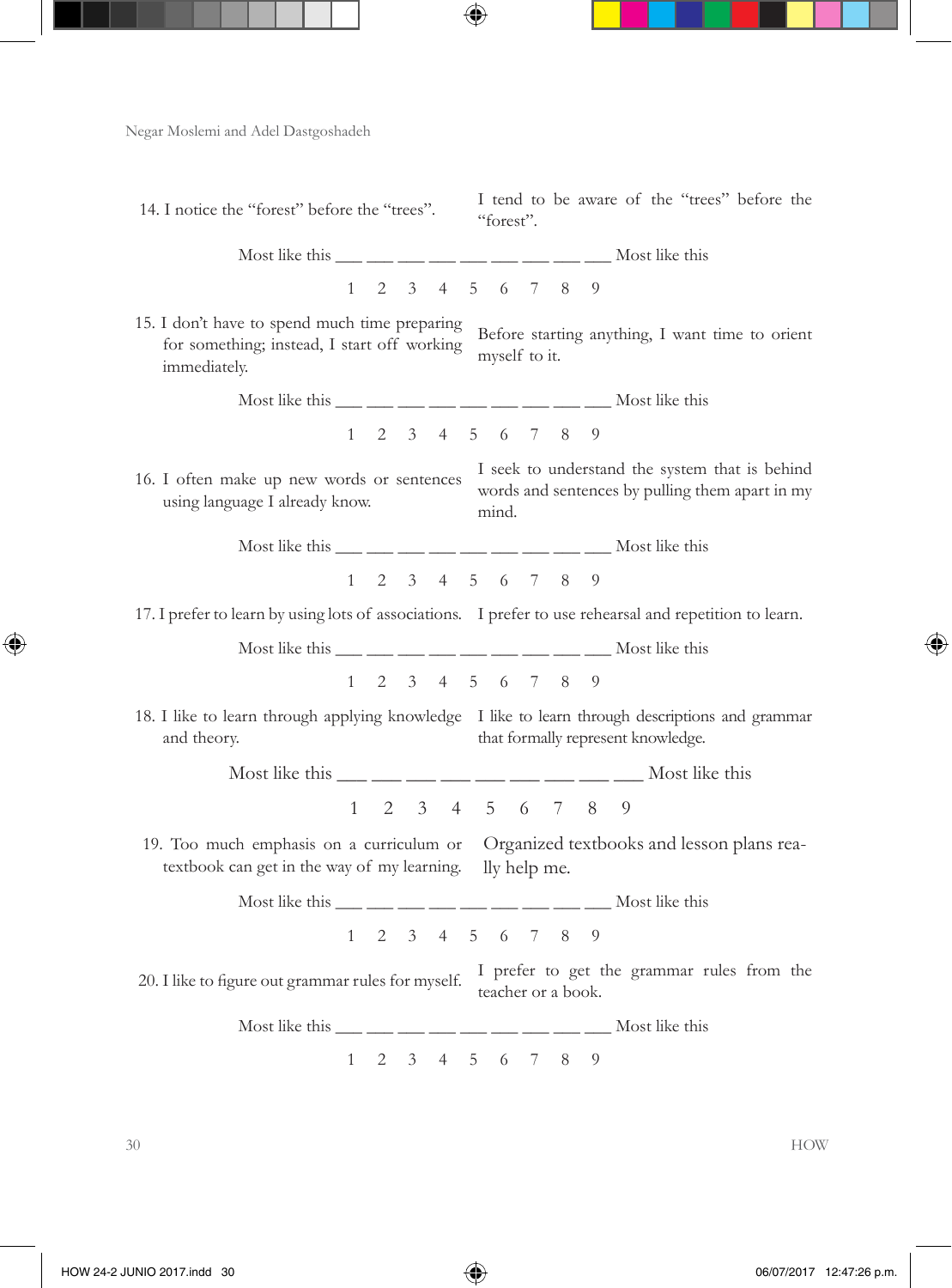21. I learn best from language that is in meaningful context like stories and conversations.

I don't like to have to learn from just conversations, informal language use, or readings for native speakers that I haven't been prepared for.

- Most like this  $\frac{1}{\frac{1}{\sqrt{2}}}$   $\frac{1}{\sqrt{2}}$   $\frac{1}{\sqrt{2}}$   $\frac{1}{\sqrt{2}}$   $\frac{1}{\sqrt{2}}$   $\frac{1}{\sqrt{2}}$   $\frac{1}{\sqrt{2}}$   $\frac{1}{\sqrt{2}}$   $\frac{1}{\sqrt{2}}$   $\frac{1}{\sqrt{2}}$   $\frac{1}{\sqrt{2}}$   $\frac{1}{\sqrt{2}}$   $\frac{1}{\sqrt{2}}$   $\frac{1}{\sqrt{2}}$   $\frac{1}{\sqrt{2}}$   $\frac{1}{$ 1 2 3 4 5 6 7 8 9
- 22. When faced with new language, I my own terms.

when faced what hew hanglangs, I accept what is presented to me and take it reconceptualize it so that it makes sense in pretty much as presented.

> Most like this \_\_\_ \_\_\_ \_\_ \_\_ \_\_ \_\_ \_\_ \_\_ \_\_ Most like this 1 2 3 4 5 6 7 8 9

23. I tend not to remember small distinctions, I have a good memory for fine distinctions words or symbols.

such as those between similar-seeming such as those between similar-seeming words or symbols.

> Most like this  $\frac{1}{\frac{1}{\sqrt{2}}}$   $\frac{1}{\sqrt{2}}$   $\frac{1}{\sqrt{2}}$   $\frac{1}{\sqrt{2}}$   $\frac{1}{\sqrt{2}}$   $\frac{1}{\sqrt{2}}$   $\frac{1}{\sqrt{2}}$   $\frac{1}{\sqrt{2}}$   $\frac{1}{\sqrt{2}}$   $\frac{1}{\sqrt{2}}$   $\frac{1}{\sqrt{2}}$   $\frac{1}{\sqrt{2}}$   $\frac{1}{\sqrt{2}}$   $\frac{1}{\sqrt{2}}$   $\frac{1}{\sqrt{2}}$   $\frac{1}{$ 1 2 3 4 5 6 7 8 9

24. I start with the main points and work down I begin with the details to work up to the to the details. main points.

Most like this  $\frac{1}{\frac{1}{\sqrt{2}}}$   $\frac{1}{\sqrt{2}}$   $\frac{1}{\sqrt{2}}$   $\frac{1}{\sqrt{2}}$   $\frac{1}{\sqrt{2}}$   $\frac{1}{\sqrt{2}}$   $\frac{1}{\sqrt{2}}$   $\frac{1}{\sqrt{2}}$   $\frac{1}{\sqrt{2}}$   $\frac{1}{\sqrt{2}}$   $\frac{1}{\sqrt{2}}$   $\frac{1}{\sqrt{2}}$   $\frac{1}{\sqrt{2}}$   $\frac{1}{\sqrt{2}}$   $\frac{1}{\sqrt{2}}$   $\frac{1}{$ 

1 2 3 4 5 6 7 8 9

25. I often act or speak without thinking about I tend to think about things before I do or say it. them.

> Most like this  $\frac{1}{\sqrt{2}}$   $\frac{1}{\sqrt{2}}$   $\frac{1}{\sqrt{2}}$   $\frac{1}{\sqrt{2}}$   $\frac{1}{\sqrt{2}}$   $\frac{1}{\sqrt{2}}$   $\frac{1}{\sqrt{2}}$   $\frac{1}{\sqrt{2}}$   $\frac{1}{\sqrt{2}}$   $\frac{1}{\sqrt{2}}$   $\frac{1}{\sqrt{2}}$   $\frac{1}{\sqrt{2}}$   $\frac{1}{\sqrt{2}}$   $\frac{1}{\sqrt{2}}$   $\frac{1}{\sqrt{2}}$   $\frac{1}{\sqrt{2}}$ 1 2 3 4 5 6 7 8 9

26. I sometimes make up new ways to say things. I prefer figuring out how words and sentences are put together.

Most like this  $\frac{1}{\frac{1}{\sqrt{2}}}$   $\frac{1}{\sqrt{2}}$   $\frac{1}{\sqrt{2}}$   $\frac{1}{\sqrt{2}}$   $\frac{1}{\sqrt{2}}$   $\frac{1}{\sqrt{2}}$   $\frac{1}{\sqrt{2}}$   $\frac{1}{\sqrt{2}}$   $\frac{1}{\sqrt{2}}$   $\frac{1}{\sqrt{2}}$   $\frac{1}{\sqrt{2}}$   $\frac{1}{\sqrt{2}}$   $\frac{1}{\sqrt{2}}$   $\frac{1}{\sqrt{2}}$   $\frac{1}{\sqrt{2}}$   $\frac{1}{$ 

1 2 3 4 5 6 7 8 9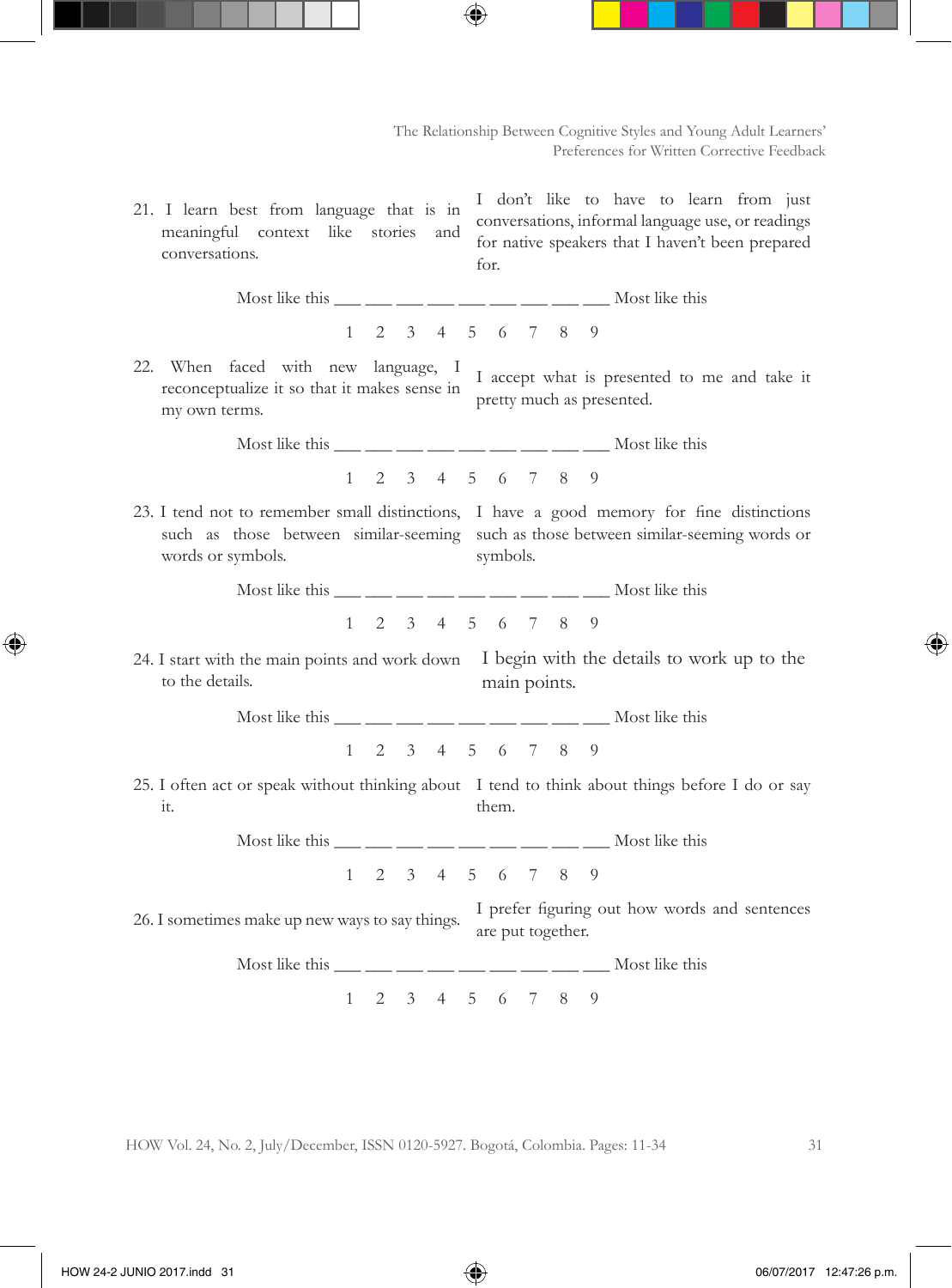| 27. It helps to understand the meanings behind It's usually okay to take what I'm learning at face<br>the actual words.                                                                                                                                                                                                                                                                                               |  |                   | value. |  |                                                                                               |
|-----------------------------------------------------------------------------------------------------------------------------------------------------------------------------------------------------------------------------------------------------------------------------------------------------------------------------------------------------------------------------------------------------------------------|--|-------------------|--------|--|-----------------------------------------------------------------------------------------------|
| Most like this $\frac{1}{\frac{1}{2}} \frac{1}{\frac{1}{2}} \frac{1}{\frac{1}{2}} \frac{1}{\frac{1}{2}} \frac{1}{\frac{1}{2}} \frac{1}{\frac{1}{2}} \frac{1}{\frac{1}{2}} \frac{1}{\frac{1}{2}} \frac{1}{\frac{1}{2}} \frac{1}{\frac{1}{2}} \frac{1}{\frac{1}{2}} \frac{1}{\frac{1}{2}} \frac{1}{\frac{1}{2}} \frac{1}{\frac{1}{2}} \frac{1}{\frac{1}{2}} \frac{1}{\frac{1}{2}} \frac{1}{\frac{1}{2}} \$              |  |                   |        |  |                                                                                               |
|                                                                                                                                                                                                                                                                                                                                                                                                                       |  | 1 2 3 4 5 6 7 8 9 |        |  |                                                                                               |
| 28. I like learning when I can touch, see, or hear. I prefer to learn abstractly through theories.                                                                                                                                                                                                                                                                                                                    |  |                   |        |  |                                                                                               |
| Most like this $\frac{1}{\frac{1}{\sqrt{1-\frac{1}{\sqrt{1-\frac{1}{\sqrt{1-\frac{1}{\sqrt{1-\frac{1}{\sqrt{1-\frac{1}{\sqrt{1-\frac{1}{\sqrt{1-\frac{1}{\sqrt{1-\frac{1}{\sqrt{1-\frac{1}{\sqrt{1-\frac{1}{\sqrt{1-\frac{1}{\sqrt{1-\frac{1}{\sqrt{1-\frac{1}{\sqrt{1-\frac{1}{\sqrt{1-\frac{1}{\sqrt{1-\frac{1}{\sqrt{1-\frac{1}{\sqrt{1-\frac{1}{\sqrt{1-\frac{1}{\sqrt{1-\frac{1}{\sqrt{1-\frac{1}{\sqrt{1-\frac$ |  |                   |        |  |                                                                                               |
|                                                                                                                                                                                                                                                                                                                                                                                                                       |  | 1 2 3 4 5 6 7 8 9 |        |  |                                                                                               |
| 29. It doesn't matter if the material I'm learning<br>isn't very organized; I can find a way to use It's important to go step-by-step as I learn.<br>it.                                                                                                                                                                                                                                                              |  |                   |        |  |                                                                                               |
| Most like this $\frac{1}{1}$ $\frac{1}{1}$ $\frac{1}{1}$ $\frac{1}{1}$ $\frac{1}{1}$ $\frac{1}{1}$ $\frac{1}{1}$ $\frac{1}{1}$ $\frac{1}{1}$ $\frac{1}{1}$ $\frac{1}{1}$ $\frac{1}{1}$ $\frac{1}{1}$ $\frac{1}{1}$ $\frac{1}{1}$ $\frac{1}{1}$ $\frac{1}{1}$ $\frac{1}{1}$ $\frac{1}{1}$ $\frac{1}{1}$ $\frac{1}{$                                                                                                    |  |                   |        |  |                                                                                               |
|                                                                                                                                                                                                                                                                                                                                                                                                                       |  | 1 2 3 4 5 6 7 8 9 |        |  |                                                                                               |
| 30. When learning, I make guesses and then<br>seek evidence to confirm or modify my<br>ideas.                                                                                                                                                                                                                                                                                                                         |  |                   |        |  | When learning, I would rather learn what I need<br>to know directly, without fumbling around. |
| Most like this $\frac{1}{\sqrt{2}}$ $\frac{1}{\sqrt{2}}$ $\frac{1}{\sqrt{2}}$ $\frac{1}{\sqrt{2}}$ $\frac{1}{\sqrt{2}}$ $\frac{1}{\sqrt{2}}$ $\frac{1}{\sqrt{2}}$ $\frac{1}{\sqrt{2}}$ $\frac{1}{\sqrt{2}}$ $\frac{1}{\sqrt{2}}$ $\frac{1}{\sqrt{2}}$ $\frac{1}{\sqrt{2}}$ $\frac{1}{\sqrt{2}}$ $\frac{1}{\sqrt{2}}$ $\frac{1}{\sqrt{2}}$ $\frac{1}{\sqrt{2}}$                                                        |  |                   |        |  |                                                                                               |

1 2 3 4 5 6 7 8 9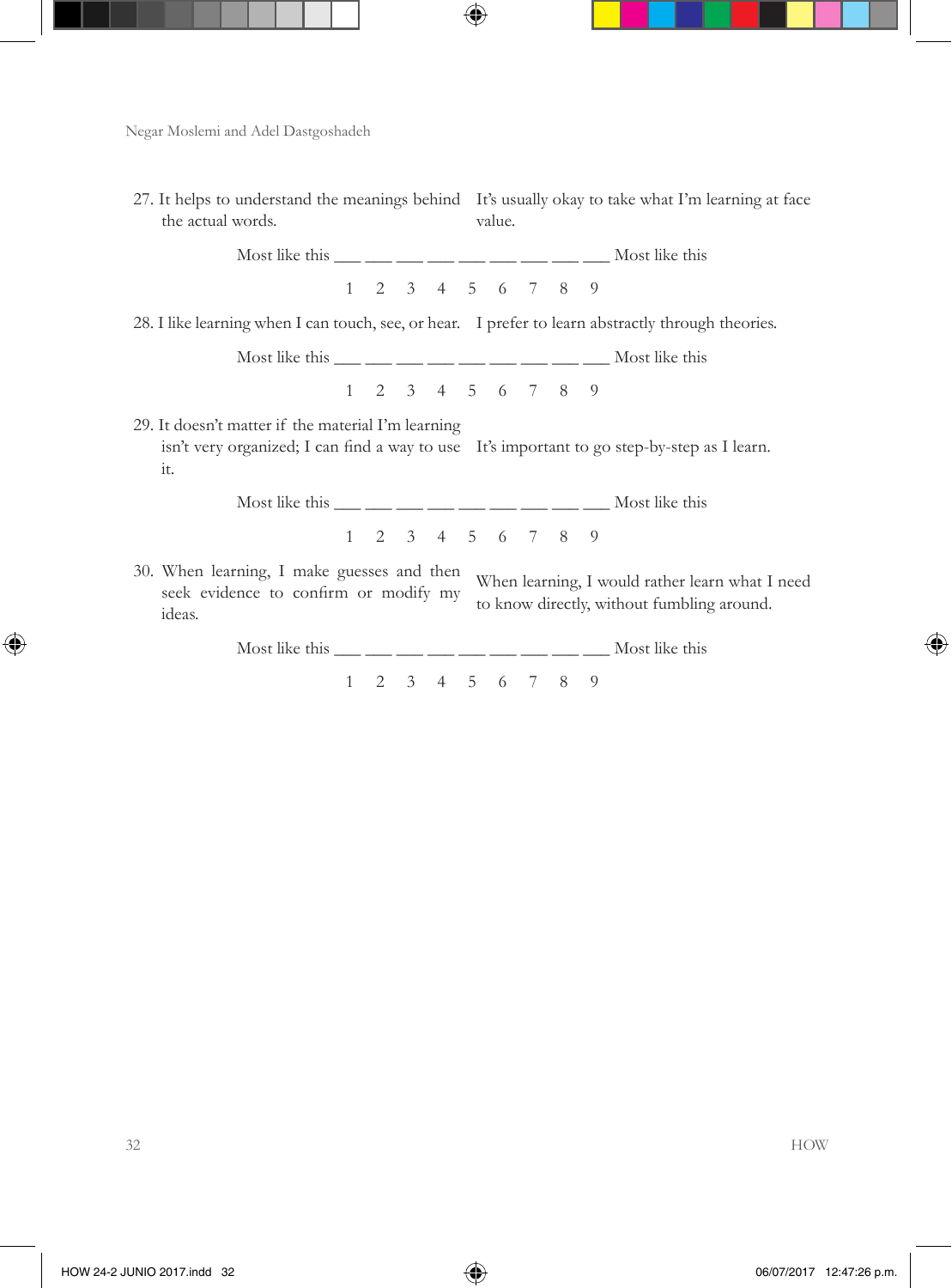### Appendix 2: Corrective Feedback Questionnaire

- **A.** If there are many errors in your writing, what do you think your English teacher should do?
	- 1. □ Teacher should mark all errors.
	- 2. □ Teacher should mark all major errors not the minor errors.
	- 3.  $\Box$  Teacher should mark most of the major errors but not necessarily all of them.
	- 4.  $\Box$  Teacher should mark only a few of the major errors.
	- 5.  $\Box$  Teacher should mark only the errors that interfere with communicating ideas.
	- 6. □ Teacher should mark no errors and respond only to the ideas and content.
- **B.** The following sentences all have the same error and a teacher has given a different type of feedback for each. For each sentence circle the number that best describes how useful the feedback is: (for example, if you think the feedback is a very useful way to point out an error then circle 5. If you think the feedback is not a useful way to point out an error then circle 1.)
	- 1= not useful at all,  $2 =$  not useful,  $3 =$  doesn't matter,  $4 =$  quite useful,  $5 =$  very useful
	- a) Since I arrived in Tehran, I am very lonely. *Look at Section 2 in grammar book*. 1 2 3 4 5
	- b) Since I arrived in Tehran, I am very lonely. 1 2 3 4 5
	- c) Since I arrived in Tehran, I am very lonely. *have been (wrong tense)*. 1 2 3 4 5
	- d) Since I arrived in Tehran, I am very lonely. *have been*. 1 2 3 4 5
	- e) Since I arrived in Tehran, I <u>am</u> very lonely. *wrong tense*. 1 2 3 4 5
	- f) Since I arrived in Tehran,  $\frac{1}{2}$  am very lonely.  $\frac{1}{2}$  2 3 4 5
	- g) Since I arrived in Tehran, I am very lonely. *I'm sorry to hear that*. 1 2 3 4 5
- **C.** If there are many different errors in your writing, which type(s) of errors do you want your English teacher to point out most? (circle one number that best describes each statement)
	- $1 =$  not useful at all,  $2 =$  not useful,  $3 =$  doesn't matter,  $4 =$  quite useful,  $5 =$  very useful.
	- a) The teacher should point out **organization errors**. 12345

(example: paragraph structure, sentence order)